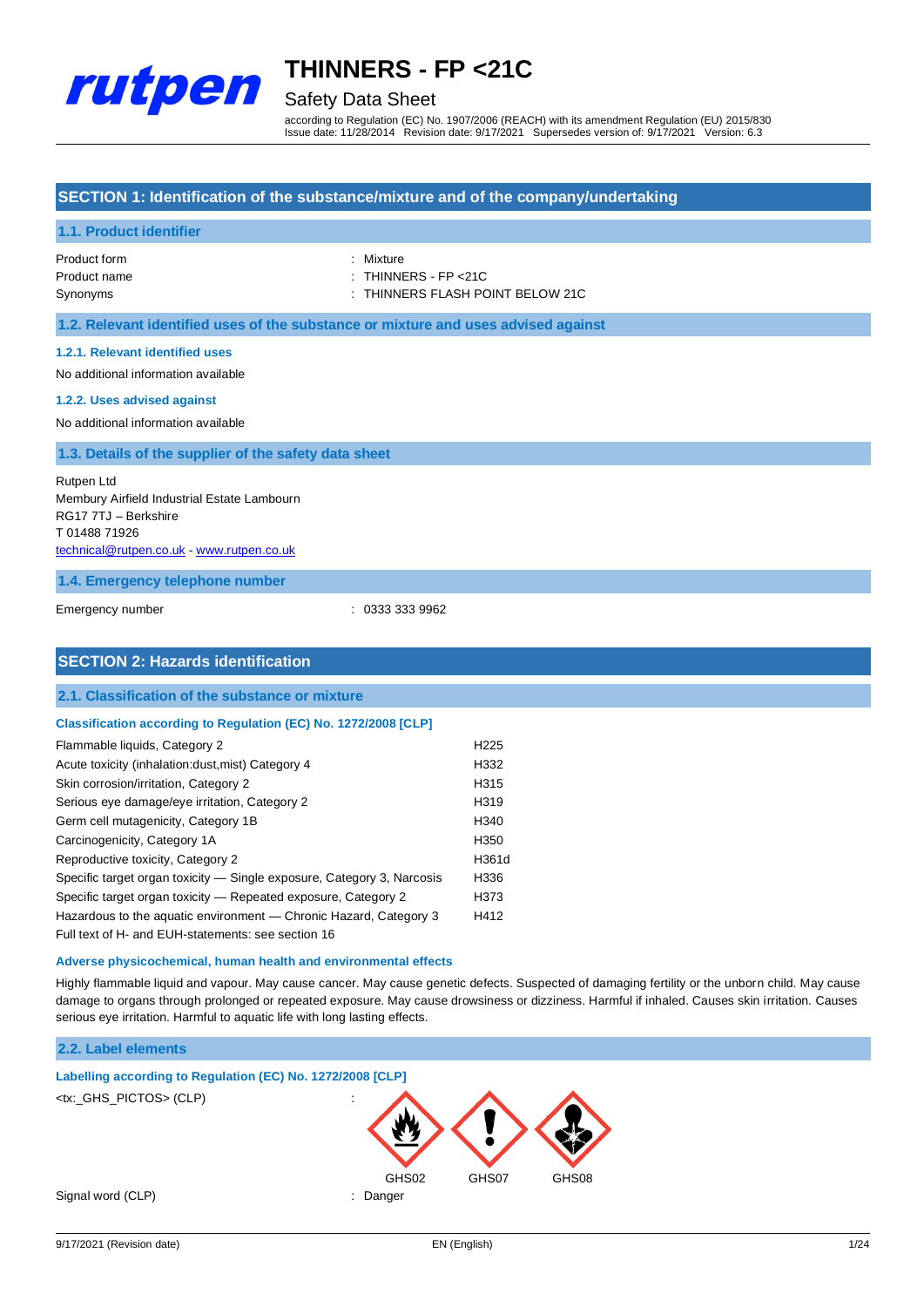### Safety Data Sheet

according to Regulation (EC) No. 1907/2006 (REACH) with its amendment Regulation (EU) 2015/830

| Contains                       | : XYLENE, N-BUTYL ACETATE, METHANOL, BUTAN-1-OL, 4-METHYLPENTAN-2-ONE,<br>ACETONE, PROPAN-2-OL, MEK, ETHYL ACETATE, TOLUENE, LOW BOILING POINT<br>NAPHTHA - UNSPECIFIED - SOLVENT NAPHTHA (PETROLEUM), LIGHT AROM.                                                                                                                                                                                                                                                           |
|--------------------------------|------------------------------------------------------------------------------------------------------------------------------------------------------------------------------------------------------------------------------------------------------------------------------------------------------------------------------------------------------------------------------------------------------------------------------------------------------------------------------|
| Hazard statements (CLP)        | : H225 - Highly flammable liquid and vapour.<br>H315 - Causes skin irritation.<br>H319 - Causes serious eye irritation.<br>H332 - Harmful if inhaled.<br>H336 - May cause drowsiness or dizziness.<br>H340 - May cause genetic defects.<br>H350 - May cause cancer.<br>H361d - Suspected of damaging the unborn child.<br>H373 - May cause damage to organs through prolonged or repeated exposure.<br>H412 - Harmful to aquatic life with long lasting effects.             |
| Precautionary statements (CLP) | : P201 - Obtain special instructions before use.<br>P210 - Keep away from heat, hot surfaces, sparks, open flames and other ignition sources.<br>No smoking.<br>P261 - Avoid breathing dust/fume/gas/mist/vapours/spray.<br>P264 - Wash hands, forearms and face thoroughly after handling.<br>P280 - Wear protective gloves/protective clothing/eye protection/face protection/hearing<br>protection.<br>P308+P313 - IF exposed or concerned: Get medical advice/attention. |

#### **2.3. Other hazards**

No additional information available

### **SECTION 3: Composition/information on ingredients**

### **3.1. Substances**

#### Not applicable

#### **3.2. Mixtures**

| <b>Name</b>                                                                           | <b>Product identifier</b>                                              | $\frac{9}{6}$    | <b>Classification according to</b><br><b>Regulation (EC) No. 1272/2008</b><br>[CLP]                                                                                                  |
|---------------------------------------------------------------------------------------|------------------------------------------------------------------------|------------------|--------------------------------------------------------------------------------------------------------------------------------------------------------------------------------------|
| <b>XYLENE</b>                                                                         | CAS-No.: 1330-20-7<br>EC-No.: 215-535-7<br>EC Index-No.: 601-022-00-9  | $\geq 25 - 50$   | Flam. Lig. 3, H226<br>Acute Tox. 4 (Dermal), H312<br>Acute Tox. 4 (Inhalation), H332<br>Acute Tox. 4 (Inhalation:dust, mist), H332<br>Skin Irrit. 2, H315<br>Aquatic Chronic 2, H411 |
| <b>MEK</b>                                                                            | CAS-No.: 78-93-3<br>EC-No.: 201-159-0<br>EC Index-No.: 606-002-00-3    | $\geq 15 - < 25$ | Flam. Lig. 2, H225<br>Eye Irrit. 2, H319<br>STOT SE 3, H336                                                                                                                          |
| LOW BOILING POINT NAPHTHA - UNSPECIFIED -<br>SOLVENT NAPHTHA (PETROLEUM), LIGHT AROM. | CAS-No.: 64742-95-6<br>EC-No.: 265-199-0<br>EC Index-No.: 649-356-00-4 | $\ge 5 - < 15$   | Flam. Liq. 3, H226<br>Muta. 1B, H340<br>Carc. 1A, H350<br>STOT SE 3, H335<br>Asp. Tox. 1, H304<br>Aquatic Chronic 2, H411                                                            |
| <b>TOLUENE</b>                                                                        | CAS-No.: 108-88-3<br>EC-No.: 203-625-9<br>EC Index-No.: 601-021-00-3   | $\ge 5 - < 15$   | Flam. Lig. 2, H225<br>Skin Irrit. 2, H315<br>Repr. 2, H361d<br>STOT SE 3, H336<br><b>STOT RE 2, H373</b><br>Asp. Tox. 1, H304<br>Aquatic Chronic 1, H410                             |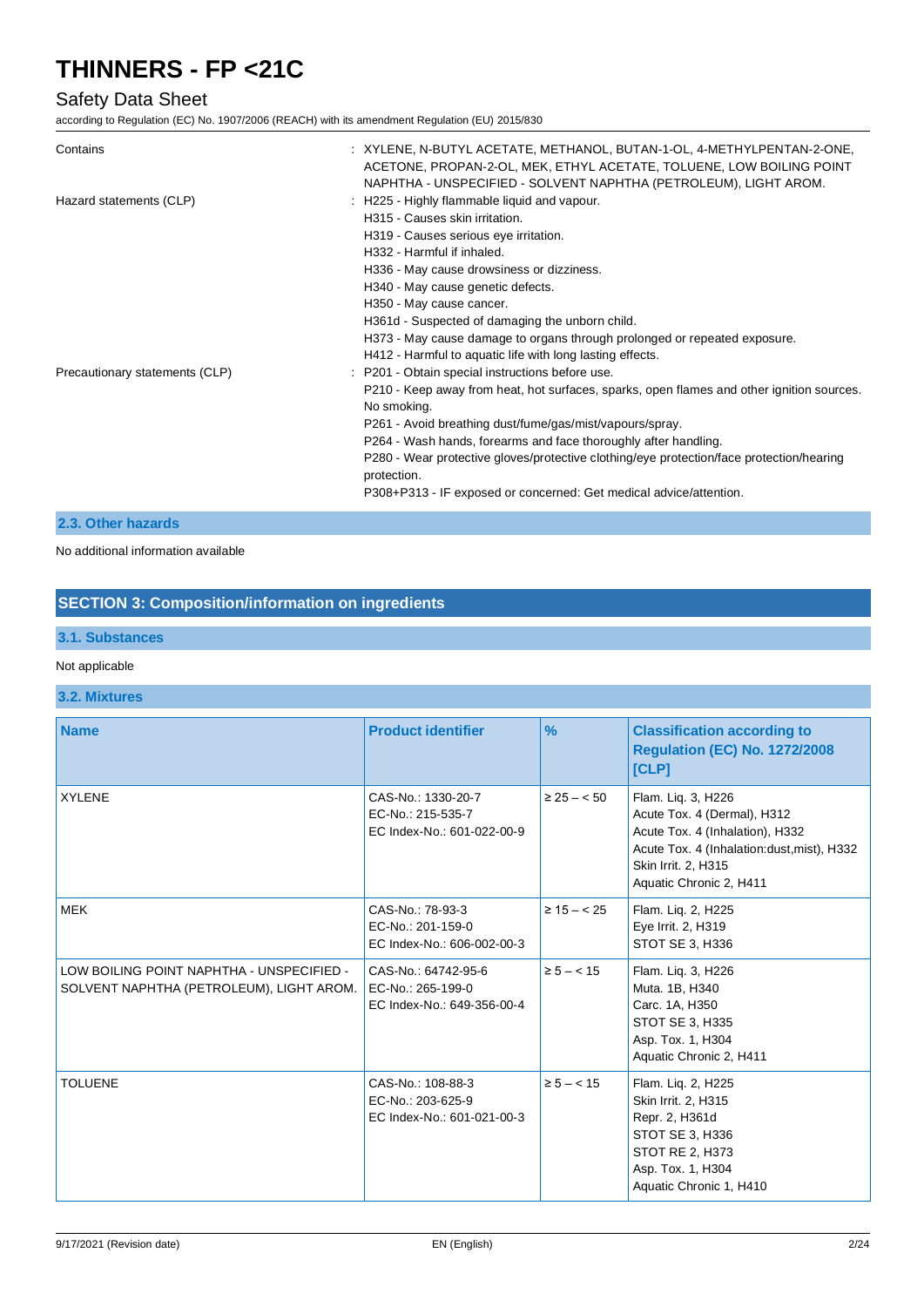### Safety Data Sheet

according to Regulation (EC) No. 1907/2006 (REACH) with its amendment Regulation (EU) 2015/830

| <b>Name</b>          | <b>Product identifier</b>                                            | $\frac{9}{6}$  | <b>Classification according to</b><br><b>Regulation (EC) No. 1272/2008</b><br><b>[CLP]</b>                                                                                                |
|----------------------|----------------------------------------------------------------------|----------------|-------------------------------------------------------------------------------------------------------------------------------------------------------------------------------------------|
| N-BUTYL ACETATE      | CAS-No.: 123-86-4<br>EC-No.: 204-658-1<br>EC Index-No.: 607-025-00-1 | $\ge 5 - < 15$ | Flam. Liq. 3, H226<br>STOT SE 3, H336<br>Aquatic Chronic 3, H412                                                                                                                          |
| <b>ACETONE</b>       | CAS-No.: 67-64-1<br>EC-No.: 200-662-2<br>EC Index-No.: 606-001-00-8  | $\ge 5 - < 15$ | Flam. Lig. 2, H225<br>Eye Irrit. 2, H319<br>STOT SE 3, H336                                                                                                                               |
| ETHYL ACETATE        | CAS-No.: 141-78-6<br>EC-No.: 205-500-4<br>EC Index-No.: 607-022-00-5 | $\geq 1 - 5$   | Flam. Lig. 2, H225<br>Eye Irrit. 2, H319<br><b>STOT SE 3, H336</b>                                                                                                                        |
| <b>BUTAN-1-OL</b>    | CAS-No.: 71-36-3<br>EC-No.: 200-751-6<br>EC Index-No.: 603-004-00-6  | $\geq 1 - 5$   | Flam. Lig. 3, H226<br>Acute Tox. 4 (Oral), H302<br>Skin Irrit. 2, H315<br>Eye Dam. 1, H318<br>STOT SE 3, H335<br><b>STOT SE 3, H336</b>                                                   |
| <b>METHANOL</b>      | CAS-No.: 67-56-1<br>EC-No.: 200-659-6<br>EC Index-No.: 603-001-00-X  | $\geq 1 - 5$   | Flam. Lig. 2, H225<br>Acute Tox. 3 (Oral), H301<br>Acute Tox. 3 (Dermal), H311<br>Acute Tox. 3 (Inhalation), H331<br>Acute Tox. 3 (Inhalation:dust, mist), H331<br><b>STOT SE 1, H370</b> |
| 4-METHYLPENTAN-2-ONE | CAS-No.: 108-10-1<br>EC-No.: 203-550-1<br>EC Index-No.: 606-004-00-4 | $\geq 1 - 5$   | Flam. Lig. 2, H225<br>Acute Tox. 4 (Inhalation), H332<br>Acute Tox. 4 (Inhalation:dust, mist), H332<br>Eye Irrit. 2, H319<br>STOT SE 3, H335                                              |
| PROPAN-2-OL          | CAS-No.: 67-63-0<br>EC-No.: 200-661-7<br>EC Index-No.: 603-117-00-0  | $\geq 1 - 5$   | Flam. Lig. 2, H225<br>Eye Irrit. 2, H319<br><b>STOT SE 3, H336</b>                                                                                                                        |

| <b>Specific concentration limits:</b> |                                                                     |                                                                                |
|---------------------------------------|---------------------------------------------------------------------|--------------------------------------------------------------------------------|
| <b>Name</b>                           | Product identifier                                                  | <b>Specific concentration limits</b>                                           |
| <b>I METHANOL</b>                     | CAS-No.: 67-56-1<br>EC-No.: 200-659-6<br>EC Index-No.: 603-001-00-X | $(3 ≤ C ≤ 10)$ STOT SE 2, H371<br>$\frac{1}{1}$ ( 10 ≤C < 100) STOT SE 1, H370 |

Full text of H- and EUH-statements: see section 16

### **SECTION 4: First aid measures**

**4.1. Description of first aid measures**

| 4. I. Description of thist ald measures |                                                                                                                                                                                     |
|-----------------------------------------|-------------------------------------------------------------------------------------------------------------------------------------------------------------------------------------|
| First-aid measures general              | : IF exposed or concerned: Get medical advice/attention. Call a poison center or a doctor if<br>you feel unwell.                                                                    |
| First-aid measures after inhalation     | : Remove person to fresh air and keep comfortable for breathing. Call a poison center or a<br>doctor if you feel unwell.                                                            |
| First-aid measures after skin contact   | : Rinse skin with water/shower. Take off immediately all contaminated clothing. If skin<br>irritation occurs: Get medical advice/attention.                                         |
| First-aid measures after eye contact    | : Rinse cautiously with water for several minutes. Remove contact lenses, if present and easy<br>to do. Continue rinsing. If eye irritation persists: Get medical advice/attention. |
| First-aid measures after ingestion      | : Call a poison center or a doctor if you feel unwell.                                                                                                                              |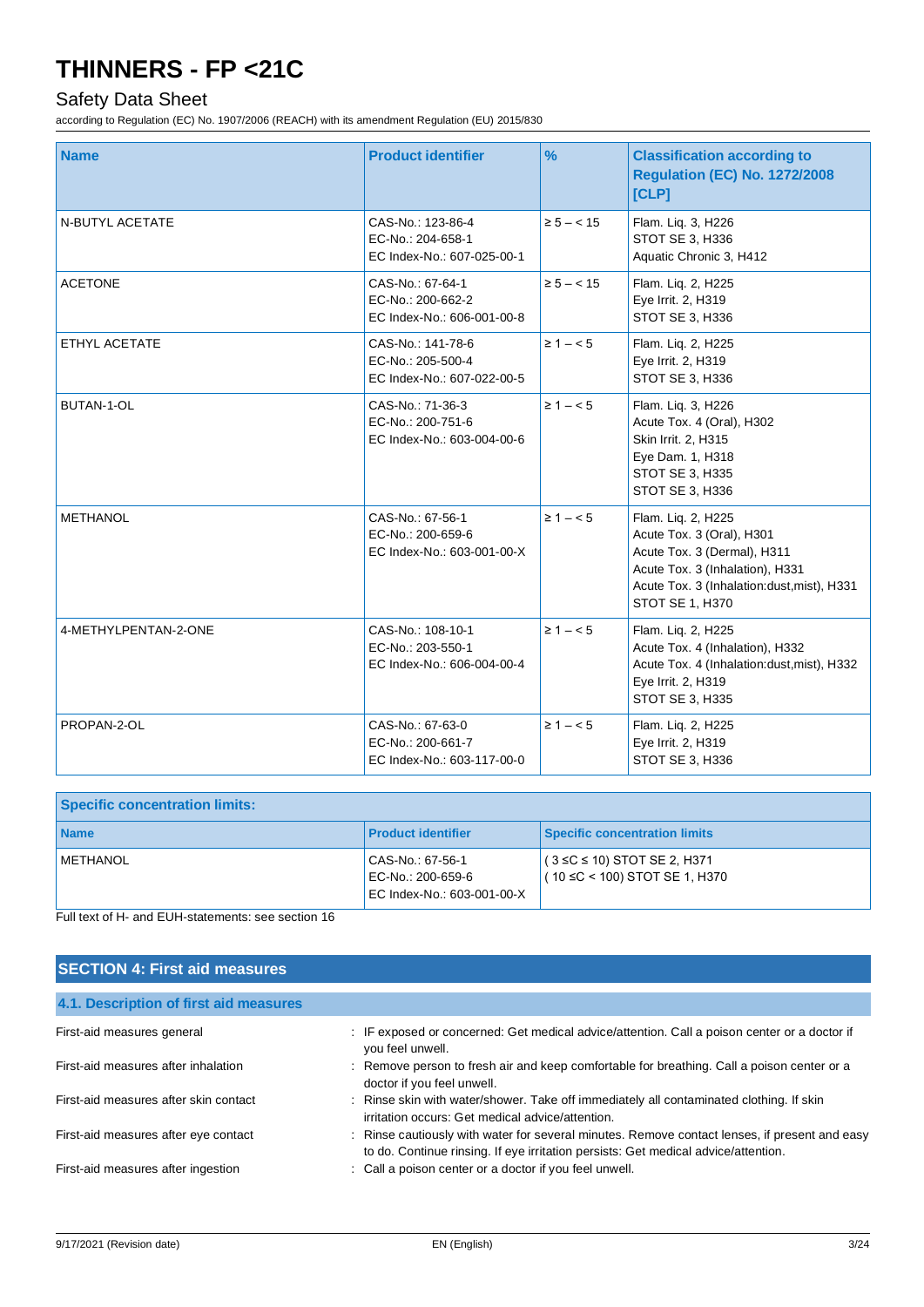### Safety Data Sheet

according to Regulation (EC) No. 1907/2006 (REACH) with its amendment Regulation (EU) 2015/830

| 4.2. Most important symptoms and effects, both acute and delayed                              |                                                                          |  |
|-----------------------------------------------------------------------------------------------|--------------------------------------------------------------------------|--|
| Symptoms/effects<br>Symptoms/effects after skin contact<br>Symptoms/effects after eye contact | : May cause drowsiness or dizziness.<br>Irritation.<br>: Eye irritation. |  |
| 4.3. Indication of any immediate medical attention and special treatment needed               |                                                                          |  |
| Treat symptomatically.                                                                        |                                                                          |  |

| <b>SECTION 5: Firefighting measures</b>                         |                                                                                                                                             |  |  |
|-----------------------------------------------------------------|---------------------------------------------------------------------------------------------------------------------------------------------|--|--|
| 5.1. Extinguishing media                                        |                                                                                                                                             |  |  |
| Suitable extinguishing media                                    | : Water spray. Dry powder. Foam. Carbon dioxide.                                                                                            |  |  |
| 5.2. Special hazards arising from the substance or mixture      |                                                                                                                                             |  |  |
| Fire hazard<br>Hazardous decomposition products in case of fire | : Highly flammable liquid and vapour.<br>: Toxic fumes may be released.                                                                     |  |  |
| 5.3. Advice for firefighters                                    |                                                                                                                                             |  |  |
| Protection during firefighting                                  | : Do not attempt to take action without suitable protective equipment. Self-contained<br>breathing apparatus. Complete protective clothing. |  |  |

| <b>SECTION 6: Accidental release measures</b>                                                   |                                                                                                                                                                                         |  |
|-------------------------------------------------------------------------------------------------|-----------------------------------------------------------------------------------------------------------------------------------------------------------------------------------------|--|
| 6.1. Personal precautions, protective equipment and emergency procedures                        |                                                                                                                                                                                         |  |
| 6.1.1. For non-emergency personnel                                                              |                                                                                                                                                                                         |  |
| Emergency procedures                                                                            | : No open flames, no sparks, and no smoking. Only qualified personnel equipped with<br>suitable protective equipment may intervene. Do not breathe<br>dust/fume/gas/mist/vapours/spray. |  |
| 6.1.2. For emergency responders                                                                 |                                                                                                                                                                                         |  |
| Protective equipment                                                                            | : Do not attempt to take action without suitable protective equipment. For further information<br>refer to section 8: "Exposure controls/personal protection".                          |  |
| <b>6.2. Environmental precautions</b>                                                           |                                                                                                                                                                                         |  |
| Avoid release to the environment. Notify authorities if product enters sewers or public waters. |                                                                                                                                                                                         |  |
| 6.3. Methods and material for containment and cleaning up                                       |                                                                                                                                                                                         |  |
| Methods for cleaning up                                                                         | Take up liquid spill into absorbent material. Notify authorities if product enters sewers or<br>public waters.                                                                          |  |
| Other information                                                                               | Dispose of materials or solid residues at an authorized site.                                                                                                                           |  |

### **6.4. Reference to other sections**

For further information refer to section 13.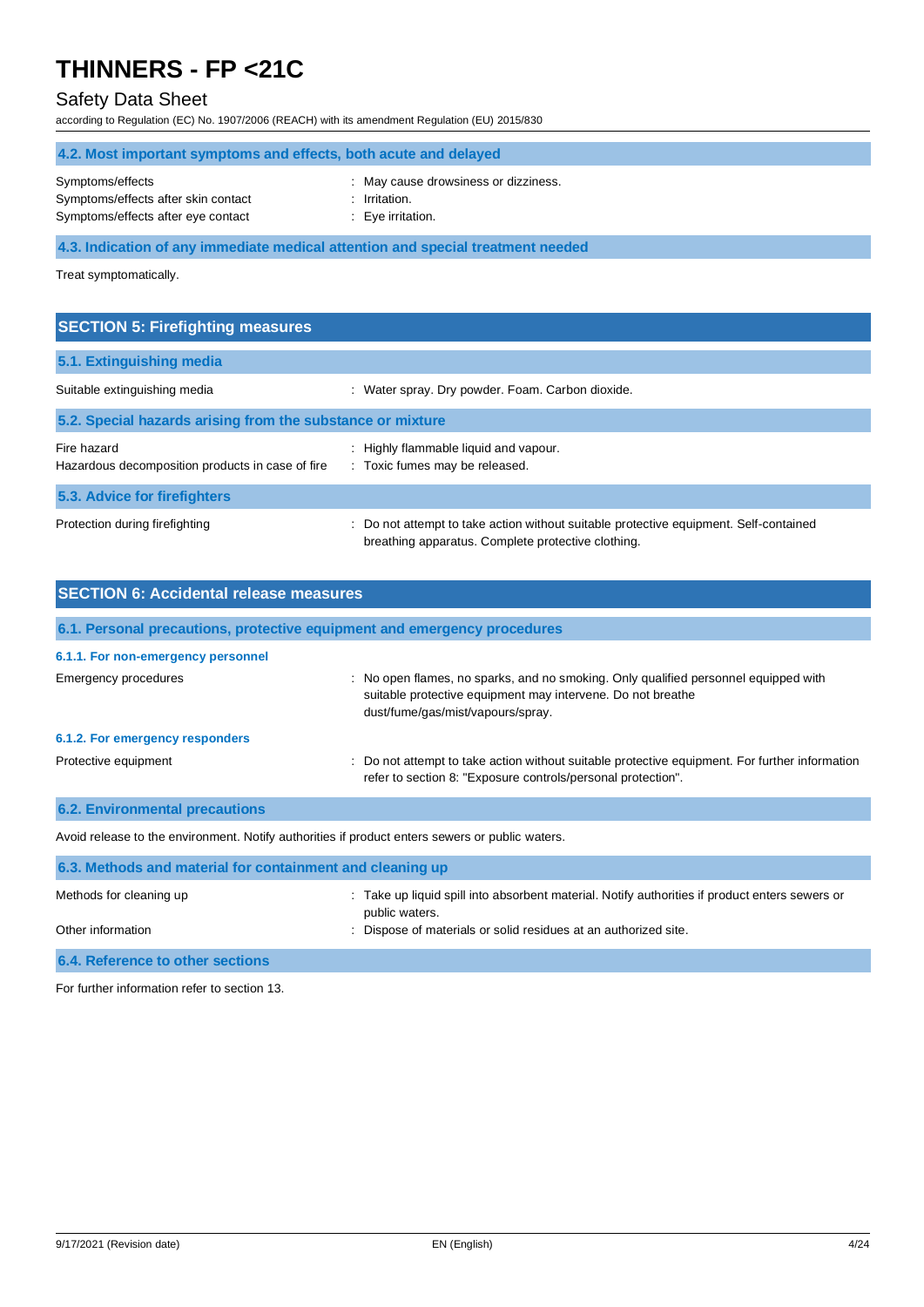### Safety Data Sheet

according to Regulation (EC) No. 1907/2006 (REACH) with its amendment Regulation (EU) 2015/830

| <b>SECTION 7: Handling and storage</b>                            |                                                                                                                                                                                                                                                                                                                                                                                                                                                                                                                                                                                                                                                                                                                                                                                                                                                                                                                                                                                             |  |
|-------------------------------------------------------------------|---------------------------------------------------------------------------------------------------------------------------------------------------------------------------------------------------------------------------------------------------------------------------------------------------------------------------------------------------------------------------------------------------------------------------------------------------------------------------------------------------------------------------------------------------------------------------------------------------------------------------------------------------------------------------------------------------------------------------------------------------------------------------------------------------------------------------------------------------------------------------------------------------------------------------------------------------------------------------------------------|--|
| 7.1. Precautions for safe handling                                |                                                                                                                                                                                                                                                                                                                                                                                                                                                                                                                                                                                                                                                                                                                                                                                                                                                                                                                                                                                             |  |
| Precautions for safe handling                                     | Ensure good ventilation of the work station. Keep away from heat, hot surfaces, sparks,<br>open flames and other ignition sources. No smoking. Ground/bond container and receiving<br>equipment. Use only non-sparking tools. Take precautionary measures against static<br>discharge. Flammable vapours may accumulate in the container. Use explosion-proof<br>equipment. Wear personal protective equipment. Obtain special instructions before use. Do<br>not handle until all safety precautions have been read and understood. Take all necessary<br>technical measures to avoid or minimize the release of the product on the workplace. Limit<br>quantities of product at the minimum necessary for handling and limit the number of<br>exposed workers. Provide local exhaust or general room ventilation. Floors, walls and other<br>surfaces in the hazard area must be cleaned regularly. Do not breathe<br>dust/fume/gas/mist/vapours/spray. Avoid contact with skin and eyes. |  |
| Hygiene measures                                                  | Separate working clothes from town clothes. Launder separately. Wash contaminated<br>clothing before reuse. Do not eat, drink or smoke when using this product. Always wash<br>hands after handling the product.                                                                                                                                                                                                                                                                                                                                                                                                                                                                                                                                                                                                                                                                                                                                                                            |  |
| 7.2. Conditions for safe storage, including any incompatibilities |                                                                                                                                                                                                                                                                                                                                                                                                                                                                                                                                                                                                                                                                                                                                                                                                                                                                                                                                                                                             |  |
| <b>Technical measures</b><br>Storage conditions                   | Ground/bond container and receiving equipment.<br>Store in a well-ventilated place. Keep cool. Keep container tightly closed. Store locked up.                                                                                                                                                                                                                                                                                                                                                                                                                                                                                                                                                                                                                                                                                                                                                                                                                                              |  |

### **7.3. Specific end use(s)**

No additional information available

### **SECTION 8: Exposure controls/personal protection**

### **8.1. Control parameters**

#### **8.1.1 National occupational exposure and biological limit values**

| <b>ETHANOL (64-17-5)</b>                       |                                                                                                                                                                                         |  |
|------------------------------------------------|-----------------------------------------------------------------------------------------------------------------------------------------------------------------------------------------|--|
| <b>Austria - Occupational Exposure Limits</b>  |                                                                                                                                                                                         |  |
| Local name                                     | Ethanol                                                                                                                                                                                 |  |
| MAK (OEL TWA)                                  | 1900 mg/m <sup>3</sup>                                                                                                                                                                  |  |
| MAK (OEL TWA) [ppm]                            | 1000 ppm                                                                                                                                                                                |  |
| MAK (OEL STEL)                                 | 3800 mg/m <sup>3</sup> (3x 60(Mow) min)                                                                                                                                                 |  |
| MAK (OEL STEL) [ppm]                           | 2000 ppm (3x 60(Mow) min)                                                                                                                                                               |  |
| Regulatory reference                           | BGBI. II Nr. 238/2018                                                                                                                                                                   |  |
| <b>Belgium - Occupational Exposure Limits</b>  |                                                                                                                                                                                         |  |
| Local name                                     | Alcool éthylique # Ethanol                                                                                                                                                              |  |
| <b>OEL TWA</b>                                 | 1907 mg/m <sup>3</sup>                                                                                                                                                                  |  |
| OEL TWA [ppm]                                  | 1000 ppm                                                                                                                                                                                |  |
| Regulatory reference                           | Koninklijk besluit/Arrêté royal 19/11/2020                                                                                                                                              |  |
| <b>Bulgaria - Occupational Exposure Limits</b> |                                                                                                                                                                                         |  |
| Local name                                     | Етилов алкохол                                                                                                                                                                          |  |
| <b>OEL TWA</b>                                 | 1000 mg/m <sup>3</sup>                                                                                                                                                                  |  |
| Regulatory reference                           | Наредба № 13 от 30.12.2003 г. за защита на работещите от рискове, свързани с<br>експозиция на химични агенти при работа (изм. и доп. ДВ. бр. 47 от 2021 г., в сила от<br>04.06.2021 г.) |  |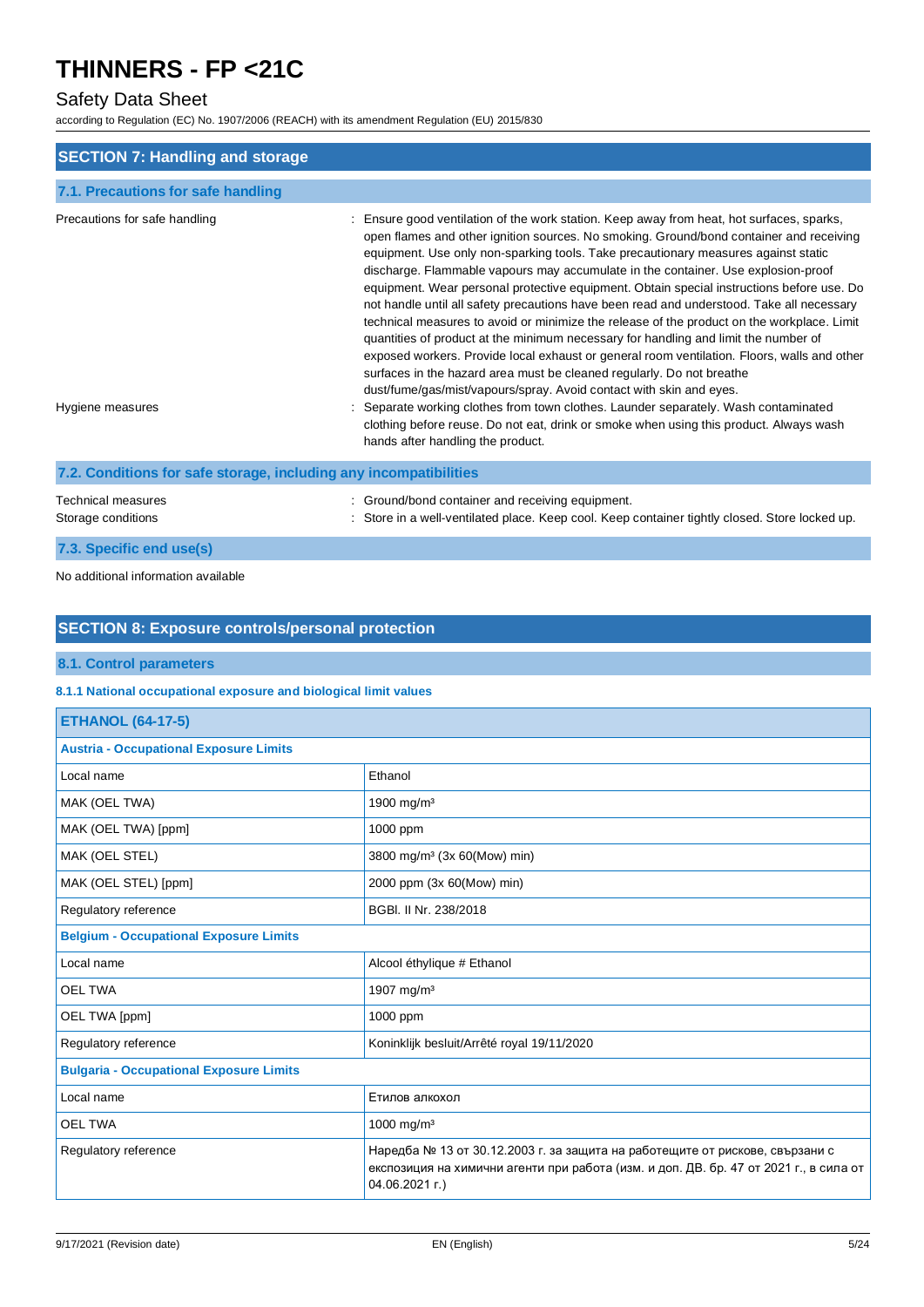## Safety Data Sheet

| <b>ETHANOL (64-17-5)</b>                                 |                                                                                                                                                                 |  |
|----------------------------------------------------------|-----------------------------------------------------------------------------------------------------------------------------------------------------------------|--|
| <b>Croatia - Occupational Exposure Limits</b>            |                                                                                                                                                                 |  |
| Local name                                               | Etanol; etil-alkohol                                                                                                                                            |  |
| GVI (OEL TWA) [1]                                        | 1900 mg/m <sup>3</sup>                                                                                                                                          |  |
| GVI (OEL TWA) [2]                                        | 1000 ppm                                                                                                                                                        |  |
| Regulatory reference                                     | Pravilnik o izmjenama i dopunama Pravilnika o graničnim vrijednostima izloženosti<br>opasnim tvarima pri radu i o biološkim graničnim vrijednostima (NN 1/2021) |  |
| <b>Czech Republic - Occupational Exposure Limits</b>     |                                                                                                                                                                 |  |
| Local name                                               | Ethanol (Ethylalkohol)                                                                                                                                          |  |
| PEL (OEL TWA)                                            | 1000 mg/m <sup>3</sup>                                                                                                                                          |  |
| PEL (OEL TWA) [ppm]                                      | 522 ppm                                                                                                                                                         |  |
| NPK-P (OEL Ceiling)                                      | 3000 mg/m <sup>3</sup>                                                                                                                                          |  |
| NPK-P (OEL Ceiling) [ppm]                                | 1566 ppm                                                                                                                                                        |  |
| Regulatory reference                                     | Nařízení vlády č. 361/2007 Sb. (Předpis 195/2021 Sb.)                                                                                                           |  |
| <b>Denmark - Occupational Exposure Limits</b>            |                                                                                                                                                                 |  |
| Local name                                               | Ethanol (Ethylalkohol)                                                                                                                                          |  |
| OEL TWA [1]                                              | 1900 mg/m <sup>3</sup>                                                                                                                                          |  |
| OEL TWA [2]                                              | 1000 ppm                                                                                                                                                        |  |
| Regulatory reference                                     | BEK nr 1426 af 28. juni 2021                                                                                                                                    |  |
| <b>Estonia - Occupational Exposure Limits</b>            |                                                                                                                                                                 |  |
| Local name                                               | Etanool (etüülalkohol)                                                                                                                                          |  |
| <b>OEL TWA</b>                                           | 1000 mg/m <sup>3</sup>                                                                                                                                          |  |
| OEL TWA [ppm]                                            | 500 ppm                                                                                                                                                         |  |
| <b>OEL STEL</b>                                          | 1900 mg/m <sup>3</sup>                                                                                                                                          |  |
| OEL STEL [ppm]                                           | 1000 ppm                                                                                                                                                        |  |
| Regulatory reference                                     | Vabariigi Valitsuse 20. märtsi 2001. a määruse nr 105 (RT I, 17.10.2019, 2); Vabariigi<br>Valitsuse 10. märtsi 2019. a määruse nr 84                            |  |
| <b>France - Occupational Exposure Limits</b>             |                                                                                                                                                                 |  |
| Local name                                               | Alcool éthylique                                                                                                                                                |  |
| VME (OEL TWA)                                            | 1900 mg/m <sup>3</sup>                                                                                                                                          |  |
| VME (OEL TWA) [ppm]                                      | 1000 ppm                                                                                                                                                        |  |
| VLE (OEL Ceiling/STEL)                                   | 9500 mg/m <sup>3</sup>                                                                                                                                          |  |
| VLE (OEL Ceiling/STEL) [ppm]                             | 5000 ppm                                                                                                                                                        |  |
| Remark                                                   | Valeurs recommandées/admises                                                                                                                                    |  |
| Regulatory reference                                     | Circulaire du Ministère du travail (réf.: INRS ED 984, 2016)                                                                                                    |  |
| <b>Germany - Occupational Exposure Limits (TRGS 900)</b> |                                                                                                                                                                 |  |
| Local name                                               | Ethanol                                                                                                                                                         |  |
| AGW (OEL TWA) [1]                                        | 380 mg/m <sup>3</sup>                                                                                                                                           |  |
| AGW (OEL TWA) [2]                                        | 200 ppm                                                                                                                                                         |  |
| Peak exposure limitation factor                          | 2(II)                                                                                                                                                           |  |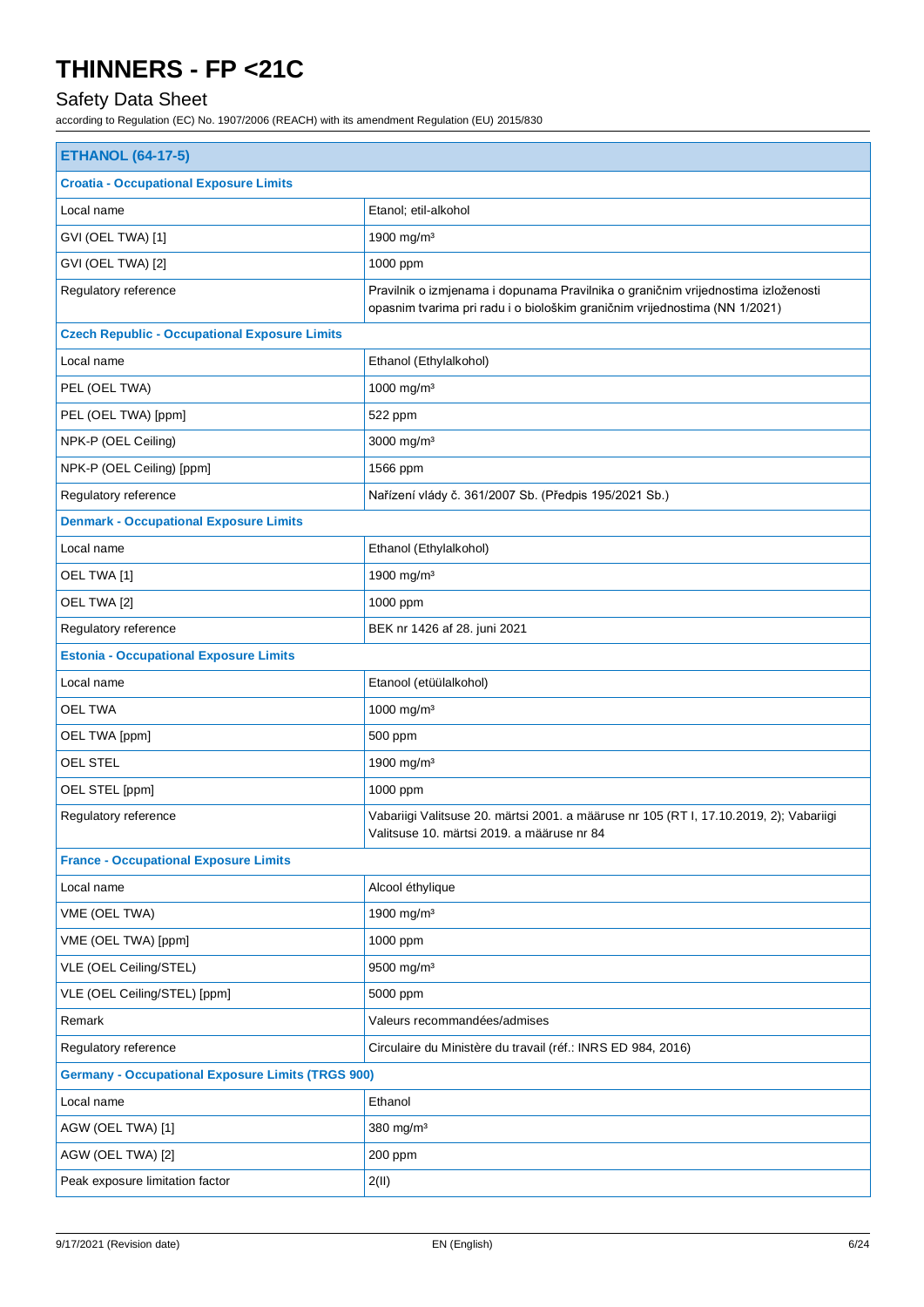## Safety Data Sheet

| <b>ETHANOL (64-17-5)</b>                          |                                                                                                                                                                                                                                                                                                                                                                                         |  |
|---------------------------------------------------|-----------------------------------------------------------------------------------------------------------------------------------------------------------------------------------------------------------------------------------------------------------------------------------------------------------------------------------------------------------------------------------------|--|
| Remark                                            | DFG - Senatskommission zur Prüfung gesundheitsschädlicher Arbeitsstoffe der DFG<br>(MAK-Kommission); Y - Ein Risiko der Fruchtschädigung braucht bei Einhaltung des<br>Arbeitsplatzgrenzwertes und des biologischen Grenzwertes (BGW) nicht befürchtet zu<br>werden                                                                                                                     |  |
| Regulatory reference                              | TRGS900                                                                                                                                                                                                                                                                                                                                                                                 |  |
| <b>Greece - Occupational Exposure Limits</b>      |                                                                                                                                                                                                                                                                                                                                                                                         |  |
| Local name                                        | Αιθνόλη                                                                                                                                                                                                                                                                                                                                                                                 |  |
| <b>OEL TWA</b>                                    | 1900 mg/m <sup>3</sup>                                                                                                                                                                                                                                                                                                                                                                  |  |
| OEL TWA [ppm]                                     | 1000 ppm                                                                                                                                                                                                                                                                                                                                                                                |  |
| Regulatory reference                              | Π.Δ. 90/1999 - Προστασία της υγείας των εργαζομένων που εκτίθενται σε ορισμένους<br>χημικούς παράγοντες κατά τη διάρκεια της εργασίας τους                                                                                                                                                                                                                                              |  |
| <b>Hungary - Occupational Exposure Limits</b>     |                                                                                                                                                                                                                                                                                                                                                                                         |  |
| Local name                                        | ETIL-ALKOHOL                                                                                                                                                                                                                                                                                                                                                                            |  |
| AK (OEL TWA)                                      | 1900 mg/m <sup>3</sup>                                                                                                                                                                                                                                                                                                                                                                  |  |
| CK (OEL STEL)                                     | 3800 mg/m <sup>3</sup>                                                                                                                                                                                                                                                                                                                                                                  |  |
| Remark                                            | N (Irritáló anyagok, egyszerű fojtógázok, csekély egészségkárosító hatással bíró anyagok)                                                                                                                                                                                                                                                                                               |  |
| Regulatory reference                              | 5/2020. (II. 6.) ITM rendelet - A kémiai kóroki tényezők hatásának kitett munkavállalók<br>egészségének és biztonságának védelméről                                                                                                                                                                                                                                                     |  |
| <b>Ireland - Occupational Exposure Limits</b>     |                                                                                                                                                                                                                                                                                                                                                                                         |  |
| Local name                                        | Ethanol [Ethyl alcohol]                                                                                                                                                                                                                                                                                                                                                                 |  |
| OEL STEL [ppm]                                    | 1000 ppm                                                                                                                                                                                                                                                                                                                                                                                |  |
| Regulatory reference                              | Chemical Agents Code of Practice 2021                                                                                                                                                                                                                                                                                                                                                   |  |
| <b>Latvia - Occupational Exposure Limits</b>      |                                                                                                                                                                                                                                                                                                                                                                                         |  |
| Local name                                        | Etilspirts (etanols)                                                                                                                                                                                                                                                                                                                                                                    |  |
| <b>OEL TWA</b>                                    | 1000 mg/m <sup>3</sup>                                                                                                                                                                                                                                                                                                                                                                  |  |
| Regulatory reference                              | Ministru kabineta 2007. gada 15. maija noteikumiem Nr. 325                                                                                                                                                                                                                                                                                                                              |  |
| <b>Lithuania - Occupational Exposure Limits</b>   |                                                                                                                                                                                                                                                                                                                                                                                         |  |
| Local name                                        | Etanolis (etilo alkoholis)                                                                                                                                                                                                                                                                                                                                                              |  |
| <b>IPRV (OEL TWA)</b>                             | 1000 mg/m <sup>3</sup>                                                                                                                                                                                                                                                                                                                                                                  |  |
| IPRV (OEL TWA) [ppm]                              | 500 ppm                                                                                                                                                                                                                                                                                                                                                                                 |  |
| TPRV (OEL STEL)                                   | 1900 mg/m <sup>3</sup>                                                                                                                                                                                                                                                                                                                                                                  |  |
| TPRV (OEL STEL) [ppm]                             | 1000 ppm                                                                                                                                                                                                                                                                                                                                                                                |  |
| Regulatory reference                              | LIETUVOS HIGIENOS NORMA HN 23:2011 (Nr. V-695/A1-272, 2018-06-12)                                                                                                                                                                                                                                                                                                                       |  |
| <b>Netherlands - Occupational Exposure Limits</b> |                                                                                                                                                                                                                                                                                                                                                                                         |  |
| Local name                                        | Ethanol                                                                                                                                                                                                                                                                                                                                                                                 |  |
| TGG-8u (OEL TWA)                                  | $260$ mg/m <sup>3</sup>                                                                                                                                                                                                                                                                                                                                                                 |  |
| TGG-15min (OEL STEL)                              | 1900 mg/m <sup>3</sup>                                                                                                                                                                                                                                                                                                                                                                  |  |
| Remark                                            | Kankerverwekkende stof. H (Huidopname) Stoffen die relatief gemakkelijk door de huid<br>kunnen worden opgenomen, hetgeen een substantiële bijdrage kan betekenen aan de<br>totale inwendige blootstelling, hebben in de lijst een H-aanduiding. Bij deze stoffen moeten<br>naast maatregelen tegen inademing ook adequate maatregelen ter voorkoming van<br>huidcontact worden genomen. |  |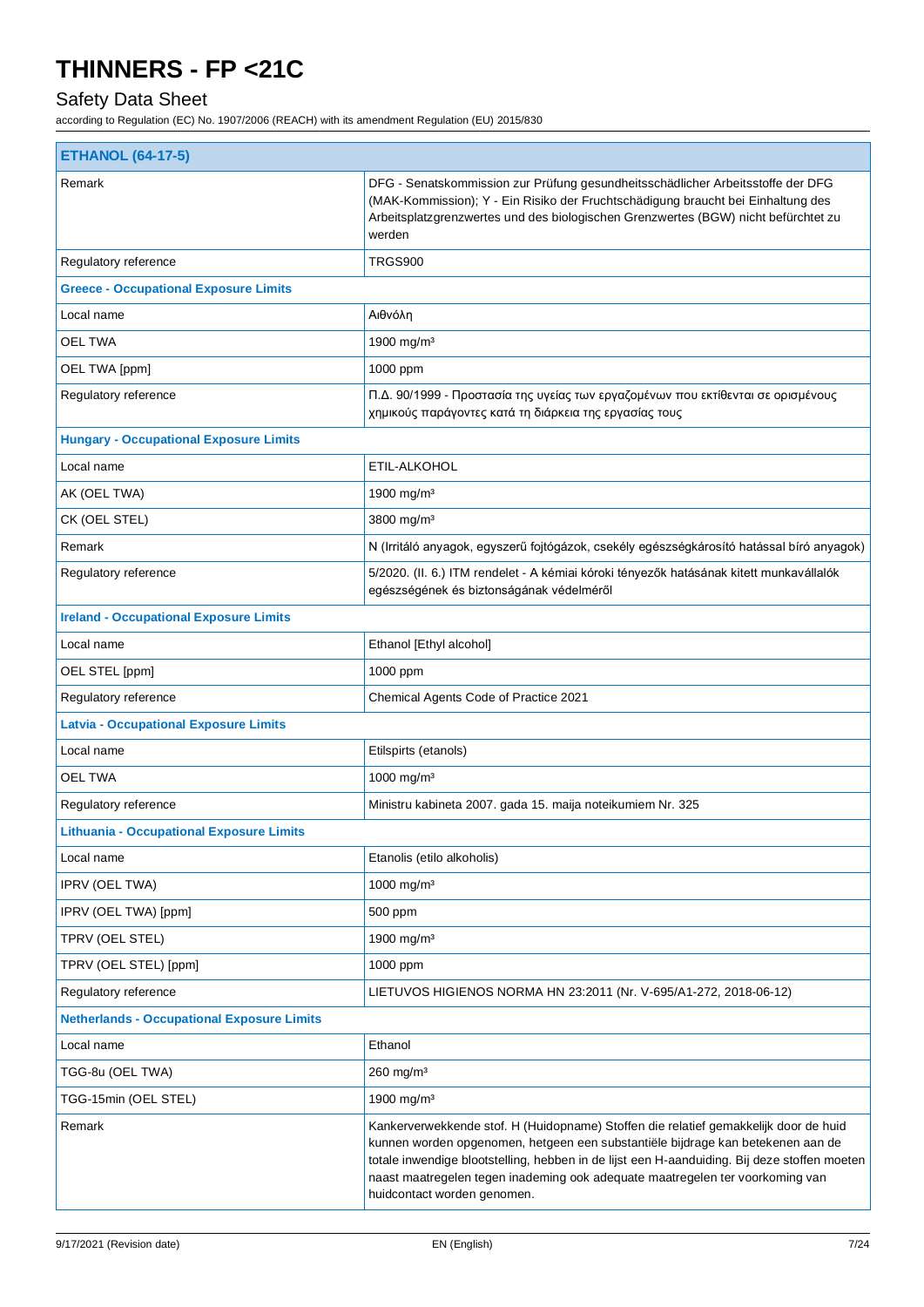## Safety Data Sheet

| <b>ETHANOL (64-17-5)</b>                       |                                                                                                         |  |  |
|------------------------------------------------|---------------------------------------------------------------------------------------------------------|--|--|
| Regulatory reference                           | Arbeidsomstandighedenregeling 2021                                                                      |  |  |
| <b>Poland - Occupational Exposure Limits</b>   |                                                                                                         |  |  |
| Local name                                     | Etanol (alkohol etylowy)                                                                                |  |  |
| NDS (OEL TWA)                                  | 1900 mg/m <sup>3</sup>                                                                                  |  |  |
| Regulatory reference                           | Dz. U. 2018 poz. 1286                                                                                   |  |  |
| <b>Portugal - Occupational Exposure Limits</b> |                                                                                                         |  |  |
| Local name                                     | Etanol (Álcool etílico)                                                                                 |  |  |
| OEL STEL [ppm]                                 | 1000 ppm                                                                                                |  |  |
| Remark                                         | A3 (Agente carcinogénico confirmado nos animais de laboratorio con relevância<br>desconhecida no Homem) |  |  |
| Regulatory reference                           | Norma Portuguesa NP 1796:2014                                                                           |  |  |
| <b>Romania - Occupational Exposure Limits</b>  |                                                                                                         |  |  |
| Local name                                     | Alcool etilic/Etanol                                                                                    |  |  |
| <b>OEL TWA</b>                                 | 1900 mg/m <sup>3</sup>                                                                                  |  |  |
| OEL TWA [ppm]                                  | 1000 ppm                                                                                                |  |  |
| OEL STEL                                       | 9500 mg/m <sup>3</sup>                                                                                  |  |  |
| OEL STEL [ppm]                                 | 5000 ppm                                                                                                |  |  |
| Regulatory reference                           | Hotărârea Guvernului nr. 1.218/2006 (Hotărârea nr. 53/2021)                                             |  |  |
| <b>Slovakia - Occupational Exposure Limits</b> |                                                                                                         |  |  |
| Local name                                     | Etylalkohol (etanol)                                                                                    |  |  |
| NPHV (OEL TWA) [1]                             | 960 mg/m <sup>3</sup>                                                                                   |  |  |
| NPHV (OEL TWA) [2]                             | 500 ppm                                                                                                 |  |  |
| NPHV (OEL STEL)                                | 1920 mg/m <sup>3</sup>                                                                                  |  |  |
| NPHV (OEL STEL) [ppm]                          | 1000 ppm                                                                                                |  |  |
| Regulatory reference                           | Nariadenie vlády č. 355/2006 Z. z. (236/2020 Z. z.)                                                     |  |  |
| <b>Slovenia - Occupational Exposure Limits</b> |                                                                                                         |  |  |
| Local name                                     | etanol (etilalkohol)                                                                                    |  |  |
| OEL TWA                                        | 960 mg/m <sup>3</sup>                                                                                   |  |  |
| OEL TWA [ppm]                                  | 500 ppm                                                                                                 |  |  |
| <b>OEL STEL</b>                                | 1920 mg/m <sup>3</sup>                                                                                  |  |  |
| OEL STEL [ppm]                                 | 1000 ppm                                                                                                |  |  |
| Remark                                         | Y (Snovi, pri katerih ni nevarnosti za zarodek ob upoštevanju mejnih vrednosti in bat<br>vrednosti)     |  |  |
| Regulatory reference                           | Uradni list RS, št. 72/2021 z dne 11.5.2021                                                             |  |  |
| <b>Spain - Occupational Exposure Limits</b>    |                                                                                                         |  |  |
| Local name                                     | Etanol (Alcohol etílico)                                                                                |  |  |
| VLA-EC (OEL STEL)                              | 1910 mg/m <sup>3</sup>                                                                                  |  |  |
| VLA-EC (OEL STEL) [ppm]                        | 1000 ppm                                                                                                |  |  |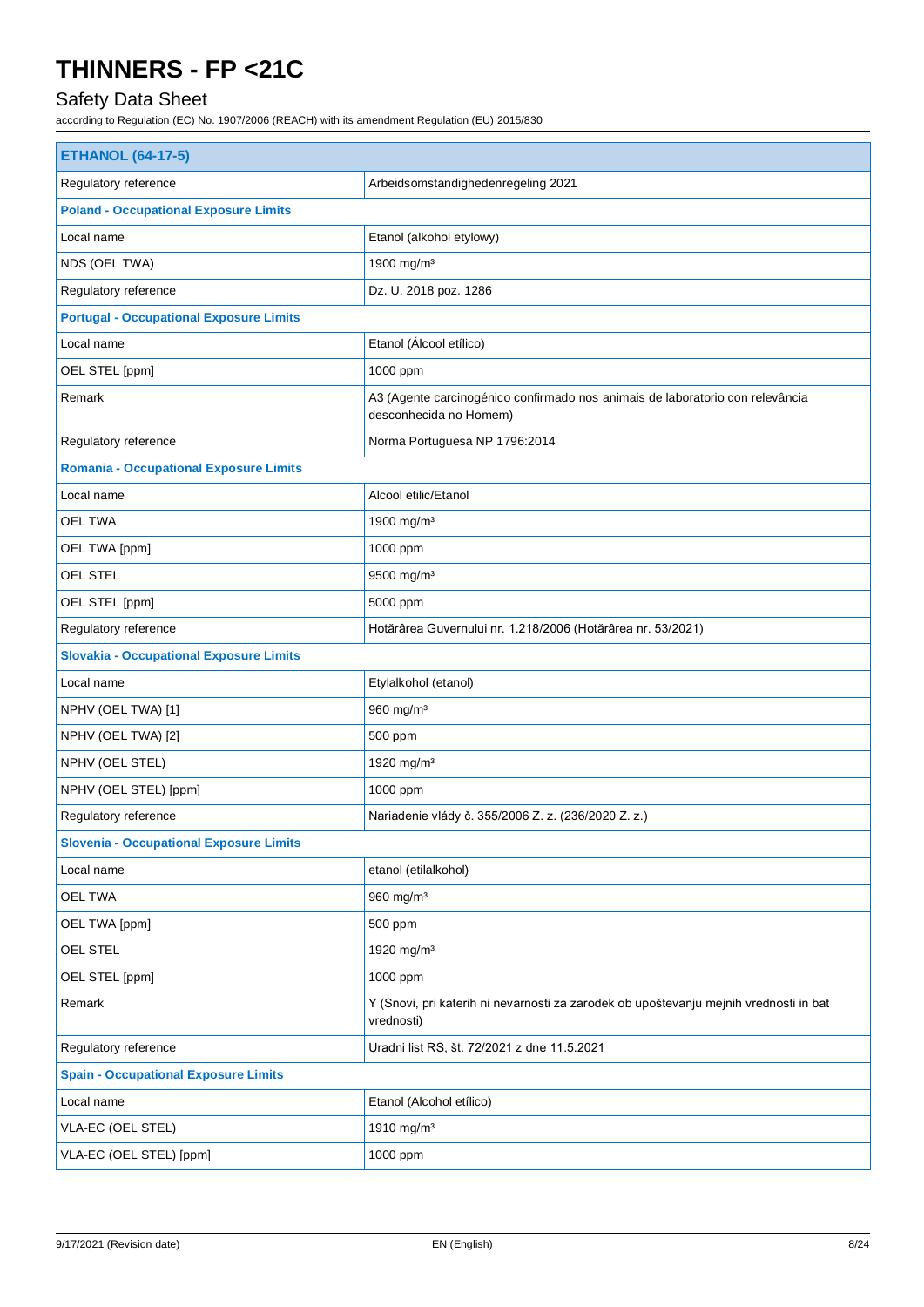## Safety Data Sheet

| <b>ETHANOL (64-17-5)</b>                             |                                                                                                                                                                                                                                                                                                                                                                                                                                                 |  |
|------------------------------------------------------|-------------------------------------------------------------------------------------------------------------------------------------------------------------------------------------------------------------------------------------------------------------------------------------------------------------------------------------------------------------------------------------------------------------------------------------------------|--|
| Remark                                               | s (Esta sustancia tiene prohibida total o parcialmente su comercialización y uso como<br>fitosanitario y/o como biocida. Para una información detallada acerca de las prohibiciones<br>consúltese: Base de datos de productos biocidas:<br>http://www.msssi.gob.es/ciudadanos/productos.do?tipo=plaguicidas Base de datos de<br>productos fitosanitarios<br>http://www.magrama.gob.es/agricultura/pags/fitos/registro/fichas/pdf/Lista_sa.pdf). |  |
| Regulatory reference                                 | Límites de Exposición Profesional para Agentes Químicos en España 2021. INSHT                                                                                                                                                                                                                                                                                                                                                                   |  |
| <b>Sweden - Occupational Exposure Limits</b>         |                                                                                                                                                                                                                                                                                                                                                                                                                                                 |  |
| Local name                                           | Etanol                                                                                                                                                                                                                                                                                                                                                                                                                                          |  |
| NGV (OEL TWA)                                        | 1000 mg/m <sup>3</sup>                                                                                                                                                                                                                                                                                                                                                                                                                          |  |
| NGV (OEL TWA) [ppm]                                  | 500 ppm                                                                                                                                                                                                                                                                                                                                                                                                                                         |  |
| KTV (OEL STEL)                                       | 1900 mg/m <sup>3</sup>                                                                                                                                                                                                                                                                                                                                                                                                                          |  |
| KTV (OEL STEL) [ppm]                                 | 1000 ppm                                                                                                                                                                                                                                                                                                                                                                                                                                        |  |
| Remark                                               | V (Vägledande korttidsgränsvärde ska användas som ett rekommenderat högsta värde<br>som inte bör överskridas)                                                                                                                                                                                                                                                                                                                                   |  |
| Regulatory reference                                 | Hygieniska gränsvärden (AFS 2018:1)                                                                                                                                                                                                                                                                                                                                                                                                             |  |
| <b>United Kingdom - Occupational Exposure Limits</b> |                                                                                                                                                                                                                                                                                                                                                                                                                                                 |  |
| Local name                                           | Ethanol                                                                                                                                                                                                                                                                                                                                                                                                                                         |  |
| WEL TWA [1]                                          | 1920 mg/m <sup>3</sup>                                                                                                                                                                                                                                                                                                                                                                                                                          |  |
| WEL TWA [2]                                          | 1000 ppm                                                                                                                                                                                                                                                                                                                                                                                                                                        |  |
| Regulatory reference                                 | EH40/2005 (Fourth edition, 2020). HSE                                                                                                                                                                                                                                                                                                                                                                                                           |  |
| <b>Iceland - Occupational Exposure Limits</b>        |                                                                                                                                                                                                                                                                                                                                                                                                                                                 |  |
| Local name                                           | Etanól (etýlalkóhól)                                                                                                                                                                                                                                                                                                                                                                                                                            |  |
| <b>OEL TWA</b>                                       | 1900 mg/m <sup>3</sup>                                                                                                                                                                                                                                                                                                                                                                                                                          |  |
| OEL TWA [ppm]                                        | 1000 ppm                                                                                                                                                                                                                                                                                                                                                                                                                                        |  |
| Regulatory reference                                 | Reglugerð um mengunarmörk og aðgerðir til að draga úr mengun á vinnustöðum (Nr.<br>390/2009)                                                                                                                                                                                                                                                                                                                                                    |  |
| <b>Norway - Occupational Exposure Limits</b>         |                                                                                                                                                                                                                                                                                                                                                                                                                                                 |  |
| Local name                                           | Etanol                                                                                                                                                                                                                                                                                                                                                                                                                                          |  |
| Grenseverdi (OEL TWA) [1]                            | $950$ mg/m <sup>3</sup>                                                                                                                                                                                                                                                                                                                                                                                                                         |  |
| Grenseverdi (OEL TWA) [2]                            | 500 ppm                                                                                                                                                                                                                                                                                                                                                                                                                                         |  |
| Regulatory reference                                 | FOR-2021-06-28-2248                                                                                                                                                                                                                                                                                                                                                                                                                             |  |
| <b>Switzerland - Occupational Exposure Limits</b>    |                                                                                                                                                                                                                                                                                                                                                                                                                                                 |  |
| Local name                                           | Ethanol / Ethanol [Ethylalkohol]                                                                                                                                                                                                                                                                                                                                                                                                                |  |
| MAK (OEL TWA) [1]                                    | 960 mg/m <sup>3</sup>                                                                                                                                                                                                                                                                                                                                                                                                                           |  |
| MAK (OEL TWA) [2]                                    | 500 ppm                                                                                                                                                                                                                                                                                                                                                                                                                                         |  |
| KZGW (OEL STEL)                                      | 1920 mg/m <sup>3</sup>                                                                                                                                                                                                                                                                                                                                                                                                                          |  |
| KZGW (OEL STEL) [ppm]                                | 1000 ppm                                                                                                                                                                                                                                                                                                                                                                                                                                        |  |
| Critical toxicity                                    | Formel / Formal                                                                                                                                                                                                                                                                                                                                                                                                                                 |  |
| Notation                                             | $SS_C / SS_C$                                                                                                                                                                                                                                                                                                                                                                                                                                   |  |
| Remark                                               | <b>INRS, NIOSH</b>                                                                                                                                                                                                                                                                                                                                                                                                                              |  |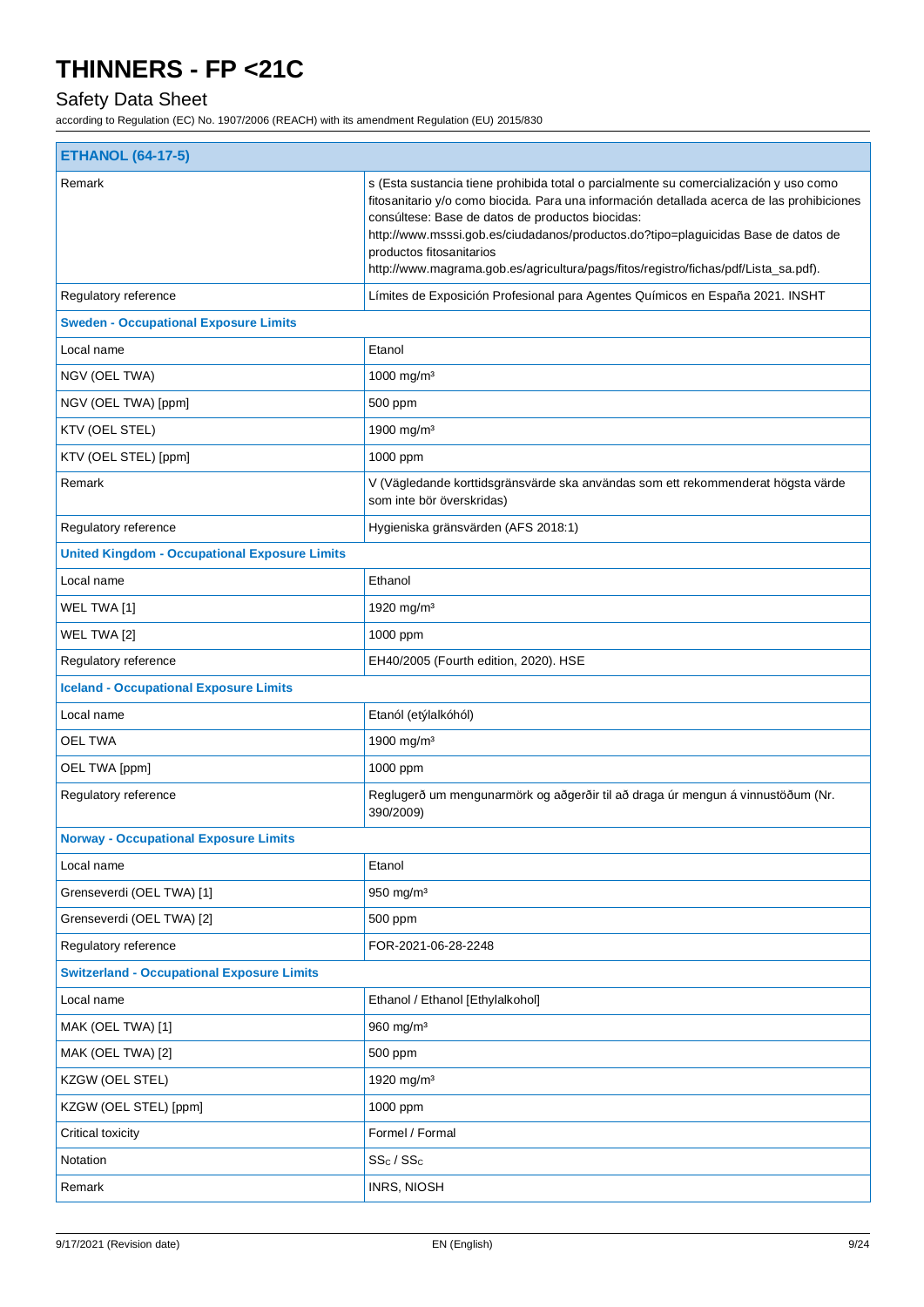### Safety Data Sheet

according to Regulation (EC) No. 1907/2006 (REACH) with its amendment Regulation (EU) 2015/830

| <b>ETHANOL (64-17-5)</b>                        |  |
|-------------------------------------------------|--|
| www.suva.ch, 01.01.2021<br>Regulatory reference |  |
| 8.1.2. Recommended monitoring procedures        |  |
| No additional information available             |  |

**8.1.3. Air contaminants formed**

No additional information available

#### **8.1.4. DNEL and PNEC**

No additional information available

#### **8.1.5. Control banding**

No additional information available

**8.2. Exposure controls**

#### **8.2.1. Appropriate engineering controls**

#### **Appropriate engineering controls:**

Ensure good ventilation of the work station.

#### **8.2.2. Personal protection equipment**

**Personal protective equipment symbol(s):**



#### **8.2.2.1. Eye and face protection**

**Eye protection:** Safety glasses

#### **8.2.2.2. Skin protection**

**Skin and body protection:** Wear suitable protective clothing

**Hand protection:** Protective gloves

**8.2.2.3. Respiratory protection**

#### **Respiratory protection:**

[In case of inadequate ventilation] wear respiratory protection.

#### **8.2.2.4. Thermal hazards**

No additional information available

#### **8.2.3. Environmental exposure controls**

**Environmental exposure controls:** Avoid release to the environment.

| <b>SECTION 9: Physical and chemical properties</b>         |                         |  |
|------------------------------------------------------------|-------------------------|--|
| 9.1. Information on basic physical and chemical properties |                         |  |
| Physical state                                             | : Liquid                |  |
| Colour                                                     | : Colourless.           |  |
| Odour                                                      | : Characteristic odour. |  |
| Odour threshold                                            | : No data available     |  |
| рH                                                         | No data available<br>۰. |  |
| Relative evaporation rate (butylacetate=1)                 | No data available<br>÷  |  |
| Melting point                                              | Not applicable<br>÷     |  |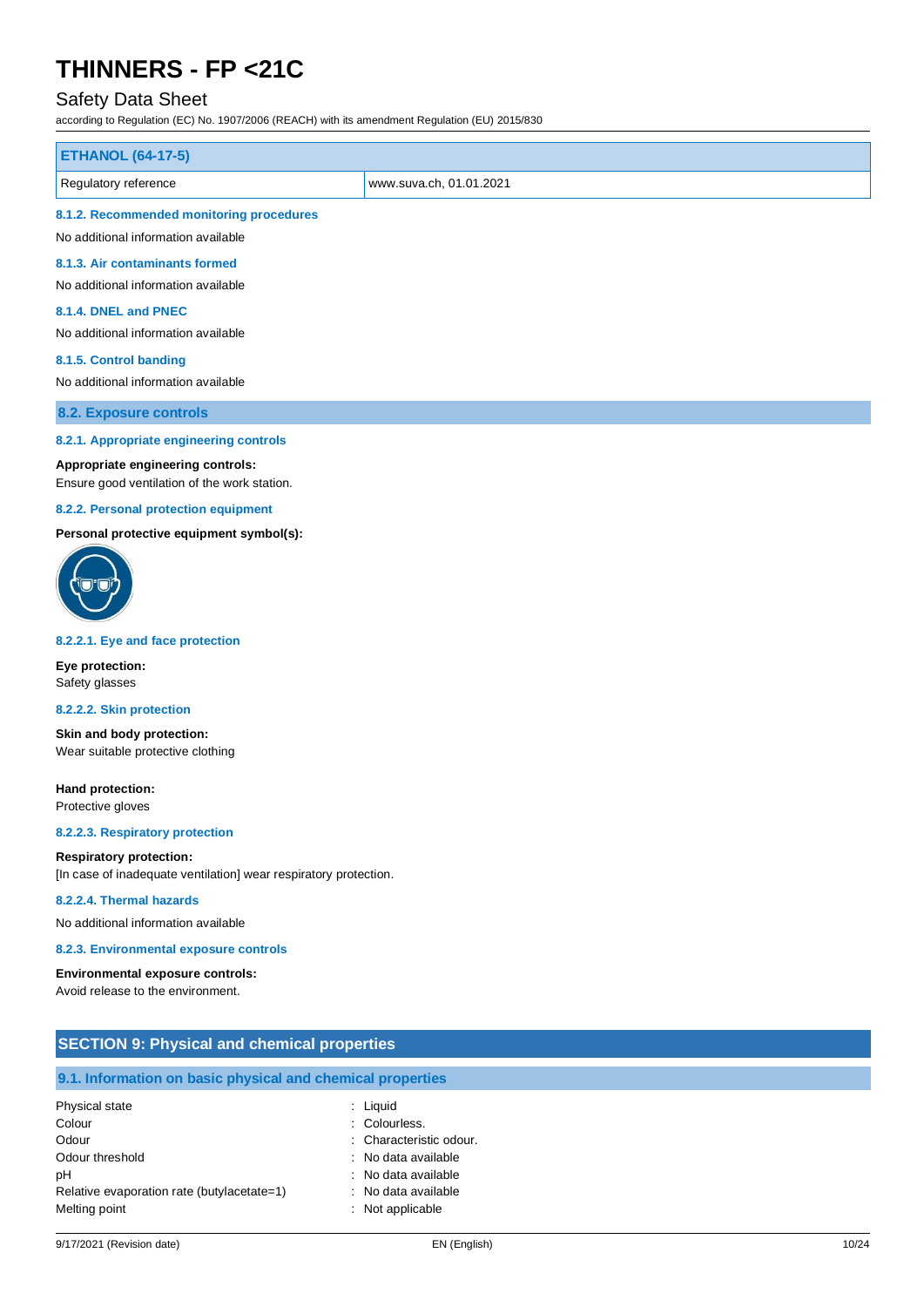### Safety Data Sheet

according to Regulation (EC) No. 1907/2006 (REACH) with its amendment Regulation (EU) 2015/830

| Freezing point<br>Boiling point                 | No data available<br>: $>35^{\circ}$ C |
|-------------------------------------------------|----------------------------------------|
| Flash point                                     | : $< 21 °C$                            |
| Auto-ignition temperature                       | No data available                      |
| Decomposition temperature                       | No data available                      |
| Flammability (solid, gas)                       | Not applicable                         |
| Vapour pressure                                 | No data available                      |
| Relative vapour density at 20 °C                | No data available                      |
| Relative density                                | : 0.8                                  |
| Solubility                                      | No data available                      |
| Partition coefficient n-octanol/water (Log Pow) | No data available                      |
| Viscosity, kinematic                            | No data available                      |
| Viscosity, dynamic                              | : No data available                    |
| Explosive properties                            | No data available                      |
| Oxidising properties                            | No data available                      |
| <b>Explosive limits</b>                         | No data available                      |
|                                                 |                                        |

#### **9.2. Other information**

No additional information available

### **SECTION 10: Stability and reactivity**

#### **10.1. Reactivity**

Highly flammable liquid and vapour.

**10.2. Chemical stability**

Stable under normal conditions.

**10.3. Possibility of hazardous reactions**

No dangerous reactions known under normal conditions of use.

**10.4. Conditions to avoid**

Avoid contact with hot surfaces. Heat. No flames, no sparks. Eliminate all sources of ignition.

**10.5. Incompatible materials**

No additional information available

**10.6. Hazardous decomposition products**

Under normal conditions of storage and use, hazardous decomposition products should not be produced.

| <b>SECTION 11: Toxicological information</b>                                    |                                                                 |  |
|---------------------------------------------------------------------------------|-----------------------------------------------------------------|--|
| 11.1 Information on toxicological effects                                       |                                                                 |  |
| Acute toxicity (oral)<br>Acute toxicity (dermal)<br>Acute toxicity (inhalation) | : Not classified<br>: Not classified<br>$:$ Harmful if inhaled. |  |
| <b>THINNERS - FP &lt;21C</b>                                                    |                                                                 |  |
| ATE CLP (dust, mist)                                                            | 3.947 mg/l/4h                                                   |  |
| <b>XYLENE (1330-20-7)</b>                                                       |                                                                 |  |
| LD50 dermal rabbit                                                              | 12126 mg/kg bodyweight Animal: rabbit, Animal sex: male         |  |
| METHANOL (67-56-1)                                                              |                                                                 |  |
| LD50 oral rat                                                                   | 1187 - 2769 mg/kg bodyweight Animal: rat                        |  |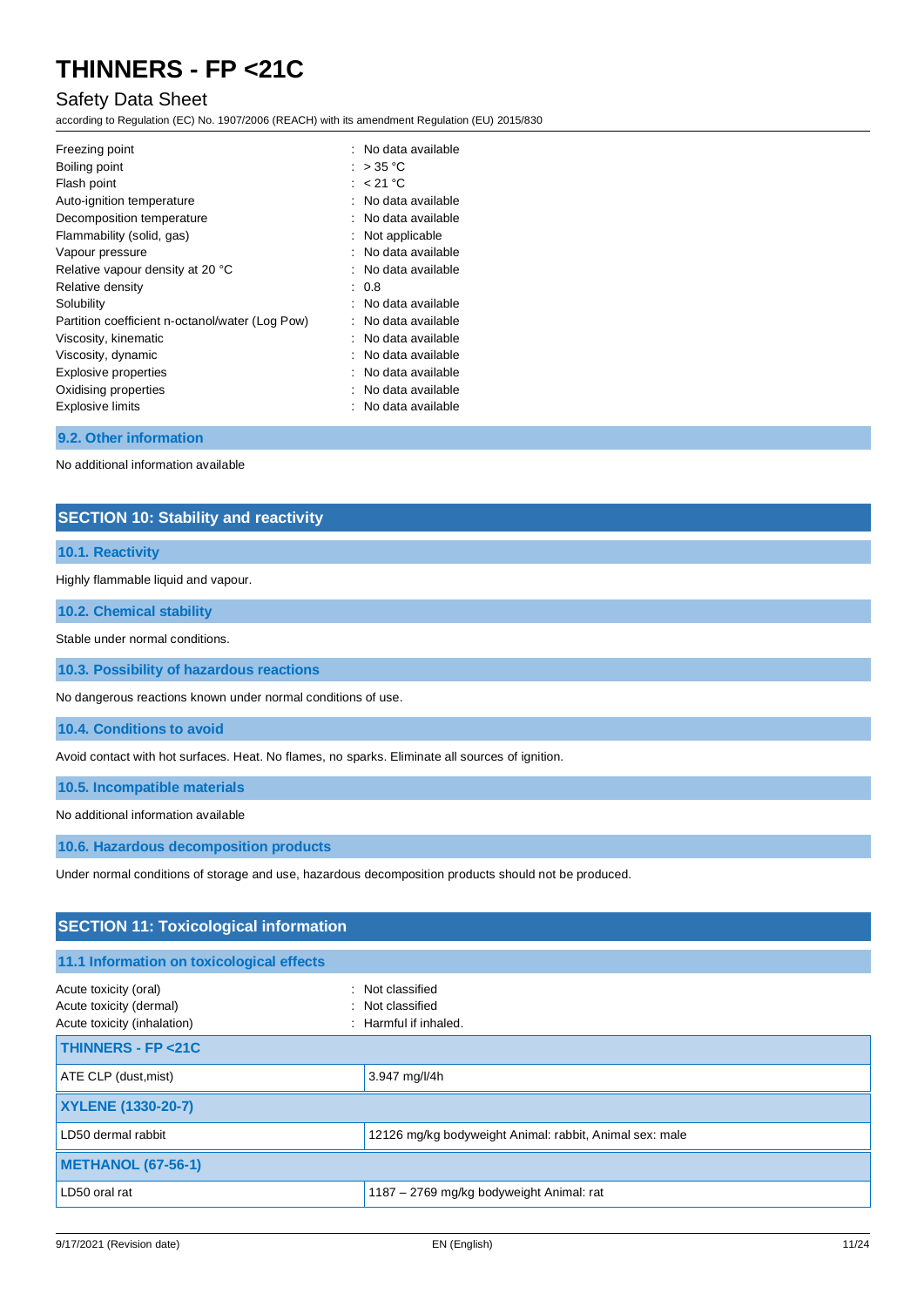## Safety Data Sheet

| <b>BUTAN-1-OL (71-36-3)</b>                                 |                                                                                                                                  |  |
|-------------------------------------------------------------|----------------------------------------------------------------------------------------------------------------------------------|--|
| LD50 oral rat                                               | ≈ 2292 mg/kg bodyweight Animal: rat, Animal sex: female, Guideline: OECD Guideline<br>401 (Acute Oral Toxicity)                  |  |
| LD50 dermal rabbit                                          | ≈ 3430 mg/kg bodyweight Animal: rabbit, Animal sex: male, Guideline: OECD Guideline<br>402 (Acute Dermal Toxicity)               |  |
| 4-METHYLPENTAN-2-ONE (108-10-1)                             |                                                                                                                                  |  |
| LD50 oral rat                                               | 2080 mg/kg bodyweight Animal: rat, Guideline: OECD Guideline 401 (Acute Oral Toxicity),<br>95% CL: 1,91 - 2,27                   |  |
| LC50 Inhalation - Rat                                       | 11.6 mg/l air Animal: rat, Animal sex: male, Guideline: OECD Guideline 403 (Acute<br>Inhalation Toxicity)                        |  |
| <b>ACETONE (67-64-1)</b>                                    |                                                                                                                                  |  |
| LD50 oral rat                                               | 5800 mg/kg bodyweight Animal: rat, Animal sex: female                                                                            |  |
| LC50 Inhalation - Rat                                       | 76 mg/l air Animal: rat, Animal sex: female, 95% CL: 65,2 - 88,4                                                                 |  |
| <b>PROPAN-2-OL (67-63-0)</b>                                |                                                                                                                                  |  |
| LD50 oral rat                                               | 5840 mg/kg bodyweight Animal: rat, Guideline: OECD Guideline 401 (Acute Oral Toxicity)                                           |  |
| ETHYL ACETATE (141-78-6)                                    |                                                                                                                                  |  |
| LD50 oral                                                   | 4934 mg/kg bodyweight Animal: rabbit, Guideline: OECD Guideline 401 (Acute Oral<br>Toxicity)                                     |  |
| LD50 dermal rabbit                                          | > 20000 mg/kg bodyweight Animal: rabbit, Animal sex: male                                                                        |  |
| <b>TOLUENE (108-88-3)</b>                                   |                                                                                                                                  |  |
| LD50 oral rat                                               | 5580 mg/kg bodyweight Animal: rat, Animal sex: male, Guideline: EU Method B.1 (Acute<br>Toxicity (Oral)), 95% CL: 5300 - 5910    |  |
| LD50 dermal rabbit                                          | > 5000 mg/kg bodyweight Animal: rabbit, Animal sex: male, 95% CL: 9,63 - 20,77                                                   |  |
|                                                             | LOW BOILING POINT NAPHTHA - UNSPECIFIED - SOLVENT NAPHTHA (PETROLEUM), LIGHT AROM. (64742-95-6)                                  |  |
| LD50 oral rat                                               | > 5000 mg/kg bodyweight Animal: rat, Guideline: OECD Guideline 401 (Acute Oral<br>Toxicity)                                      |  |
| Skin corrosion/irritation                                   | Causes skin irritation.                                                                                                          |  |
| Serious eye damage/irritation                               | Causes serious eye irritation.                                                                                                   |  |
| Respiratory or skin sensitisation<br>Germ cell mutagenicity | Not classified<br>May cause genetic defects.                                                                                     |  |
| Carcinogenicity                                             | May cause cancer.                                                                                                                |  |
| Reproductive toxicity                                       | : Suspected of damaging the unborn child.                                                                                        |  |
| <b>METHANOL (67-56-1)</b>                                   |                                                                                                                                  |  |
| NOAEL (animal/male, F0/P)                                   | < 1000 mg/kg bodyweight Animal: mouse, Animal sex: male                                                                          |  |
| <b>ACETONE (67-64-1)</b>                                    |                                                                                                                                  |  |
| LOAEL (animal/female, F0/P)                                 | 11298 mg/kg bodyweight Animal: mouse, Animal sex: female                                                                         |  |
| NOAEL (animal/male, F0/P)                                   | 900 mg/kg bodyweight Animal: rat, Animal sex: male, Remarks on results:<br>other:Generation not specified (migrated information) |  |
| STOT-single exposure                                        | May cause drowsiness or dizziness.                                                                                               |  |
| N-BUTYL ACETATE (123-86-4)                                  |                                                                                                                                  |  |
| STOT-single exposure                                        | May cause drowsiness or dizziness.                                                                                               |  |
| <b>METHANOL (67-56-1)</b>                                   |                                                                                                                                  |  |
| STOT-single exposure                                        | Causes damage to organs.                                                                                                         |  |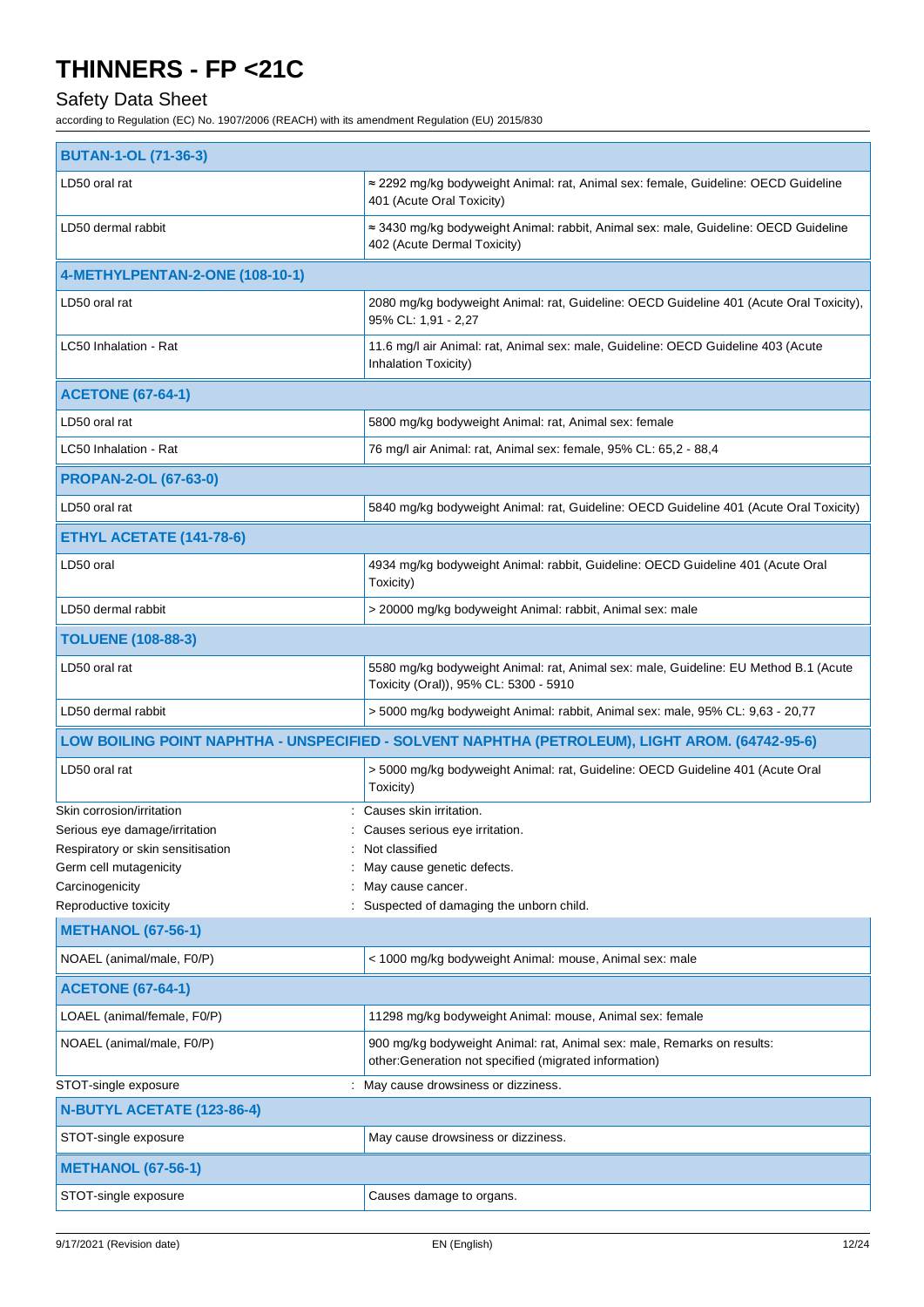## Safety Data Sheet

| <b>BUTAN-1-OL (71-36-3)</b>                                                                     |                                                                                                                                                                                         |  |
|-------------------------------------------------------------------------------------------------|-----------------------------------------------------------------------------------------------------------------------------------------------------------------------------------------|--|
| STOT-single exposure                                                                            | May cause respiratory irritation. May cause drowsiness or dizziness.                                                                                                                    |  |
| 4-METHYLPENTAN-2-ONE (108-10-1)                                                                 |                                                                                                                                                                                         |  |
| STOT-single exposure                                                                            | May cause respiratory irritation.                                                                                                                                                       |  |
| <b>ACETONE (67-64-1)</b>                                                                        |                                                                                                                                                                                         |  |
| STOT-single exposure                                                                            | May cause drowsiness or dizziness.                                                                                                                                                      |  |
| <b>PROPAN-2-OL (67-63-0)</b>                                                                    |                                                                                                                                                                                         |  |
| STOT-single exposure                                                                            | May cause drowsiness or dizziness.                                                                                                                                                      |  |
| MEK (78-93-3)                                                                                   |                                                                                                                                                                                         |  |
| STOT-single exposure                                                                            | May cause drowsiness or dizziness.                                                                                                                                                      |  |
| ETHYL ACETATE (141-78-6)                                                                        |                                                                                                                                                                                         |  |
| STOT-single exposure                                                                            | May cause drowsiness or dizziness.                                                                                                                                                      |  |
| <b>TOLUENE (108-88-3)</b>                                                                       |                                                                                                                                                                                         |  |
| STOT-single exposure                                                                            | May cause drowsiness or dizziness.                                                                                                                                                      |  |
| LOW BOILING POINT NAPHTHA - UNSPECIFIED - SOLVENT NAPHTHA (PETROLEUM), LIGHT AROM. (64742-95-6) |                                                                                                                                                                                         |  |
| STOT-single exposure                                                                            | May cause respiratory irritation.                                                                                                                                                       |  |
| STOT-repeated exposure                                                                          | May cause damage to organs through prolonged or repeated exposure.                                                                                                                      |  |
| XYLENE (1330-20-7)                                                                              |                                                                                                                                                                                         |  |
| LOAEL (oral, rat, 90 days)                                                                      | 150 mg/kg bodyweight Animal: rat, Animal sex: male, Guideline: OECD Guideline 408<br>(Repeated Dose 90-Day Oral Toxicity in Rodents), Guideline: EPA OPP 82-1 (90-Day Oral<br>Toxicity) |  |
| <b>BUTAN-1-OL (71-36-3)</b>                                                                     |                                                                                                                                                                                         |  |
| LOAEL (oral, rat, 90 days)                                                                      | 500 mg/kg bodyweight Animal: rat                                                                                                                                                        |  |
| NOAEL (oral, rat, 90 days)                                                                      | 125 mg/kg bodyweight Animal: rat                                                                                                                                                        |  |
| 4-METHYLPENTAN-2-ONE (108-10-1)                                                                 |                                                                                                                                                                                         |  |
| LOAEL (oral, rat, 90 days)                                                                      | 1000 mg/kg bodyweight Animal: rat, Guideline: OECD Guideline 408 (Repeated Dose 90-<br>Day Oral Toxicity in Rodents)                                                                    |  |
| NOAEL (oral, rat, 90 days)                                                                      | 250 mg/kg bodyweight Animal: rat, Guideline: OECD Guideline 408 (Repeated Dose 90-<br>Day Oral Toxicity in Rodents)                                                                     |  |
| NOAEC (inhalation, rat, vapour, 90 days)                                                        | 4.106 mg/l air Animal: rat, Guideline: OECD Guideline 413 (Subchronic Inhalation Toxicity:<br>90-Day Study)                                                                             |  |
| ETHYL ACETATE (141-78-6)                                                                        |                                                                                                                                                                                         |  |
| LOAEL (oral, rat, 90 days)                                                                      | 3600 mg/kg bodyweight Animal: rat, Guideline: EPA OTS 795.2600 (Subchronic Oral<br><b>Toxicity Test)</b>                                                                                |  |
| NOAEL (oral, rat, 90 days)                                                                      | 900 mg/kg bodyweight Animal: rat, Guideline: EPA OTS 795.2600 (Subchronic Oral<br><b>Toxicity Test)</b>                                                                                 |  |
| <b>TOLUENE (108-88-3)</b>                                                                       |                                                                                                                                                                                         |  |
| LOAEL (oral, rat, 90 days)                                                                      | 1250 mg/kg bodyweight Animal: rat, Guideline: EU Method B.26 (Sub-Chronic Oral<br>Toxicity Test: Repeated Dose 90-Day Oral Toxicity Study in Rodents)                                   |  |
| NOAEL (oral, rat, 90 days)                                                                      | 625 mg/kg bodyweight Animal: rat, Guideline: EU Method B.26 (Sub-Chronic Oral Toxicity<br>Test: Repeated Dose 90-Day Oral Toxicity Study in Rodents)                                    |  |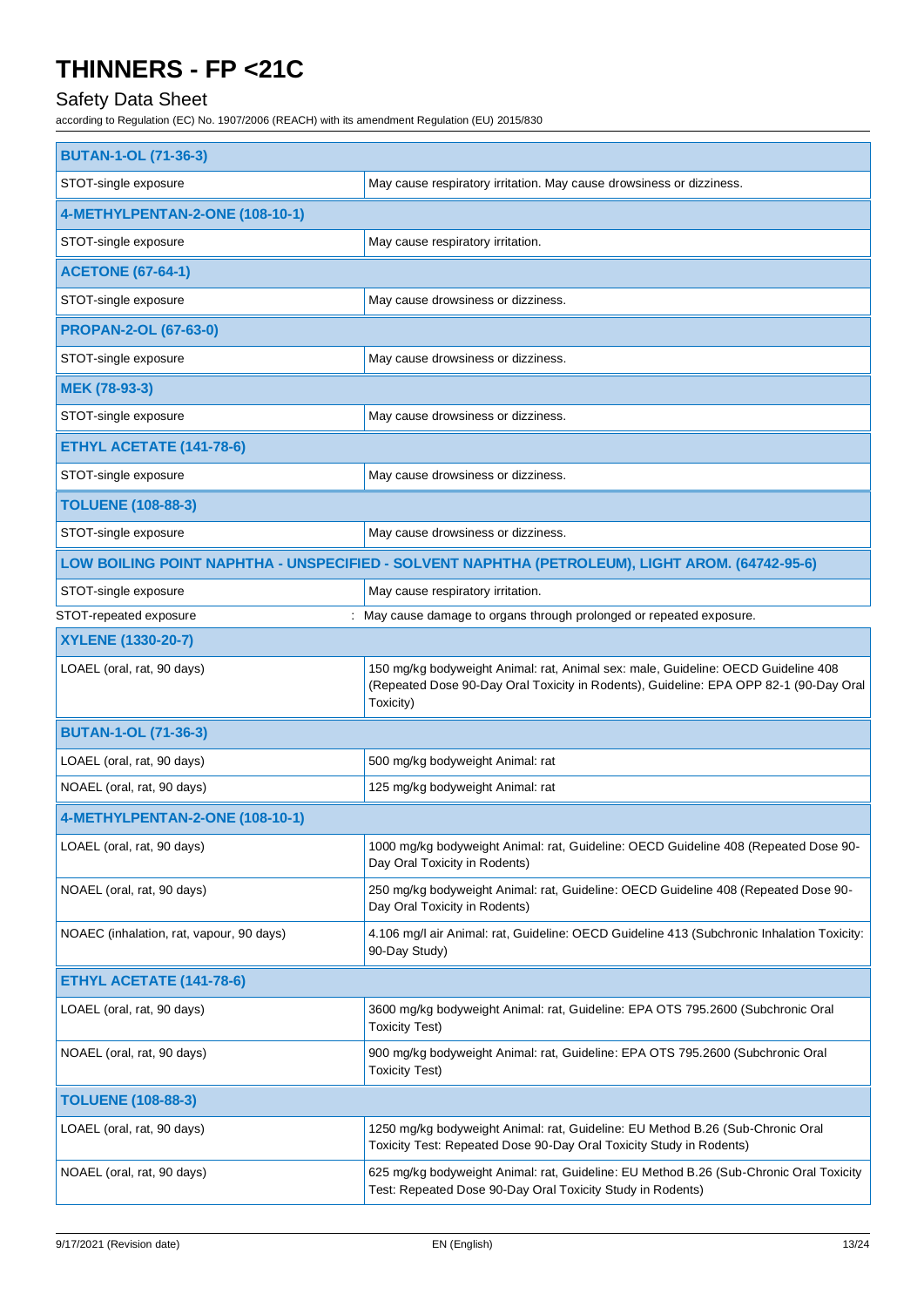## Safety Data Sheet

| <b>TOLUENE (108-88-3)</b>                |                                                                                                              |
|------------------------------------------|--------------------------------------------------------------------------------------------------------------|
| NOAEC (inhalation, rat, vapour, 90 days) | l 2.355 mg/l air Animal: rat, Guideline: EU Method B.29 (Sub-Chronic Inhalation Toxicity:90-  <br>Day Study) |
| STOT-repeated exposure                   | May cause damage to organs through prolonged or repeated exposure.                                           |
| Aspiration hazard                        | Not classified                                                                                               |

| <b>SECTION 12: Ecological information</b>                                                                                           |                                                                                                                                                 |
|-------------------------------------------------------------------------------------------------------------------------------------|-------------------------------------------------------------------------------------------------------------------------------------------------|
| 12.1. Toxicity                                                                                                                      |                                                                                                                                                 |
| Ecology - general<br>Hazardous to the aquatic environment, short-term<br>(acute)<br>Hazardous to the aquatic environment, long-term | : Harmful to aquatic life with long lasting effects.<br>Not classified<br>: Harmful to aquatic life with long lasting effects.                  |
| (chronic)<br>Not rapidly degradable                                                                                                 |                                                                                                                                                 |
| XYLENE (1330-20-7)                                                                                                                  |                                                                                                                                                 |
| LC50 - Fish [1]                                                                                                                     | 2.6 mg/l Test organisms (species): Oncorhynchus mykiss (previous name: Salmo<br>gairdneri)                                                      |
| EC50 - Crustacea [1]                                                                                                                | > 3.4 mg/l Test organisms (species): Ceriodaphnia dubia                                                                                         |
| NOEC chronic fish                                                                                                                   | > 1.3 mg/l Test organisms (species): Oncorhynchus mykiss (previous name: Salmo<br>gairdneri) Duration: '56 d'                                   |
| N-BUTYL ACETATE (123-86-4)                                                                                                          |                                                                                                                                                 |
| LC50 - Fish [1]                                                                                                                     | 18 mg/l Test organisms (species): Pimephales promelas                                                                                           |
| EC50 - Crustacea [1]                                                                                                                | 44 mg/l Test organisms (species): Daphnia sp.                                                                                                   |
| EC50 72h - Algae [1]                                                                                                                | 674.7 mg/l Test organisms (species): Desmodesmus subspicatus (previous name:<br>Scenedesmus subspicatus)                                        |
| NOEC (chronic)                                                                                                                      | 23 mg/l Test organisms (species): Daphnia magna Duration: '21 d'                                                                                |
| <b>METHANOL (67-56-1)</b>                                                                                                           |                                                                                                                                                 |
| LC50 - Fish [1]                                                                                                                     | 15400 mg/l Test organisms (species): Lepomis macrochirus                                                                                        |
| EC50 96h - Algae [1]                                                                                                                | ≈ 22000 mg/l Test organisms (species): Pseudokirchneriella subcapitata (previous names:<br>Raphidocelis subcapitata, Selenastrum capricornutum) |
| NOEC (chronic)                                                                                                                      | 208 mg/l Test organisms (species): Daphnia magna Duration: '21 d'                                                                               |
| <b>BUTAN-1-OL (71-36-3)</b>                                                                                                         |                                                                                                                                                 |
| LC50 - Fish [1]                                                                                                                     | 1376 mg/l Test organisms (species): Pimephales promelas                                                                                         |
| EC50 - Crustacea [1]                                                                                                                | 1328 mg/l Test organisms (species): Daphnia magna                                                                                               |
| EC50 96h - Algae [1]                                                                                                                | 225 mg/l Test organisms (species): Pseudokirchneriella subcapitata (previous names:<br>Raphidocelis subcapitata, Selenastrum capricornutum)     |
| NOEC (chronic)                                                                                                                      | 4.1 mg/l Test organisms (species): Daphnia magna Duration: '21 d'                                                                               |
| 4-METHYLPENTAN-2-ONE (108-10-1)                                                                                                     |                                                                                                                                                 |
| LC50 - Fish [1]                                                                                                                     | > 179 mg/l Test organisms (species): Danio rerio (previous name: Brachydanio rerio)                                                             |
| EC50 - Crustacea [1]                                                                                                                | > 200 mg/l Test organisms (species): Daphnia magna                                                                                              |
| <b>ACETONE (67-64-1)</b>                                                                                                            |                                                                                                                                                 |
| LOEC (chronic)                                                                                                                      | > 79 mg/l Test organisms (species): Daphnia magna Duration: '21 d'                                                                              |
| NOEC (chronic)                                                                                                                      | ≥ 79 mg/l Test organisms (species): Daphnia magna Duration: '21 d'                                                                              |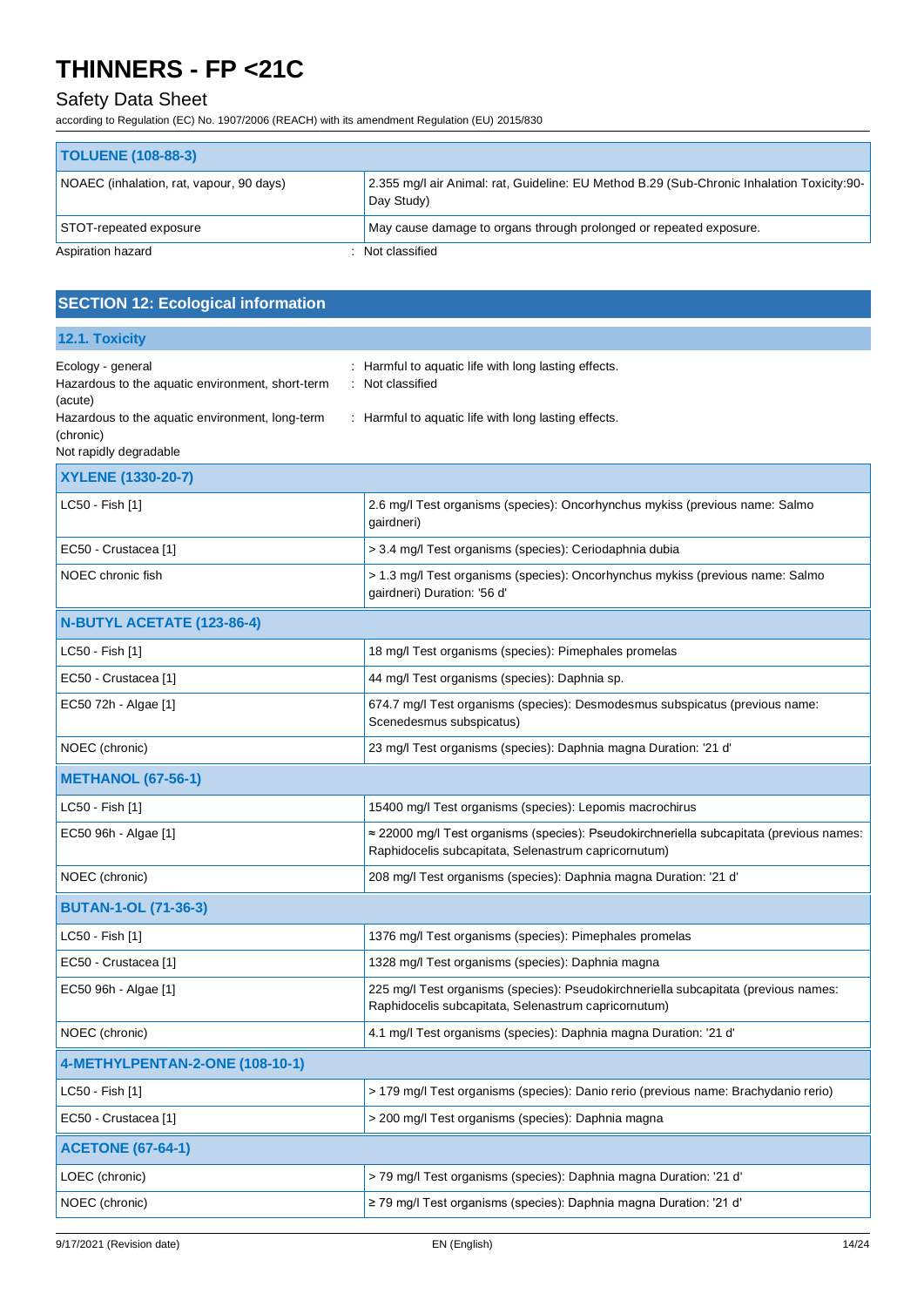### Safety Data Sheet

according to Regulation (EC) No. 1907/2006 (REACH) with its amendment Regulation (EU) 2015/830

| <b>PROPAN-2-OL (67-63-0)</b>    |                                                                                                                                              |
|---------------------------------|----------------------------------------------------------------------------------------------------------------------------------------------|
| LC50 - Fish [1]                 | 10000 mg/l Test organisms (species): Pimephales promelas                                                                                     |
| LC50 - Fish [2]                 | 9640 mg/l Test organisms (species): Pimephales promelas                                                                                      |
| MEK (78-93-3)                   |                                                                                                                                              |
| LC50 - Fish [1]                 | 2993 mg/l Test organisms (species): Pimephales promelas                                                                                      |
| EC50 - Crustacea [1]            | 308 mg/l Test organisms (species): Daphnia magna                                                                                             |
| EC50 72h - Algae [1]            | 1972 mg/l Test organisms (species): Pseudokirchneriella subcapitata (previous names:<br>Raphidocelis subcapitata, Selenastrum capricornutum) |
| EC50 96h - Algae [1]            | 2029 mg/l Test organisms (species): Pseudokirchneriella subcapitata (previous names:<br>Raphidocelis subcapitata, Selenastrum capricornutum) |
| <b>ETHYL ACETATE (141-78-6)</b> |                                                                                                                                              |
| LC50 - Fish [1]                 | 230 mg/l Test organisms (species): Pimephales promelas                                                                                       |
| NOEC (chronic)                  | 2.4 mg/l Test organisms (species): Daphnia magna Duration: '21 d'                                                                            |
| <b>TOLUENE (108-88-3)</b>       |                                                                                                                                              |
| LC50 - Fish [1]                 | 5.5 mg/l Test organisms (species): Oncorhynchus kisutch                                                                                      |
| LOEC (chronic)                  | 2.76 mg/l Test organisms (species): Ceriodaphnia dubia Duration: '7 d'                                                                       |
| NOEC (chronic)                  | 0.74 mg/l Test organisms (species): Ceriodaphnia dubia Duration: '7 d'                                                                       |
| NOEC chronic fish               | 1.39 mg/l Test organisms (species): Oncorhynchus kisutch Duration: '40 d'                                                                    |

### **12.2. Persistence and degradability**

No additional information available

#### **12.3. Bioaccumulative potential**

No additional information available

| 12.4. Mobility in soil |  |
|------------------------|--|
|                        |  |

No additional information available

**12.5. Results of PBT and vPvB assessment**

No additional information available

**12.6. Other adverse effects**

No additional information available

### **SECTION 13: Disposal considerations**

|  |  | 13.1. Waste treatment methods |
|--|--|-------------------------------|
|  |  |                               |

Waste treatment methods : Dispose of contents/container in accordance with licensed collector's sorting instructions. Additional information **interest in the container** : Flammable vapours may accumulate in the container.

### **SECTION 14: Transport information**

| In accordance with ADR / IMDG / IATA / ADN / RID |                |                |                |                |
|--------------------------------------------------|----------------|----------------|----------------|----------------|
| <b>ADR</b>                                       | <b>IMDG</b>    | <b>IATA</b>    | <b>ADN</b>     | <b>RID</b>     |
| 14.1. UN number                                  |                |                |                |                |
| <b>UN 1993</b>                                   | <b>UN 1993</b> | <b>UN 1993</b> | <b>UN 1993</b> | <b>UN 1993</b> |
|                                                  |                |                |                |                |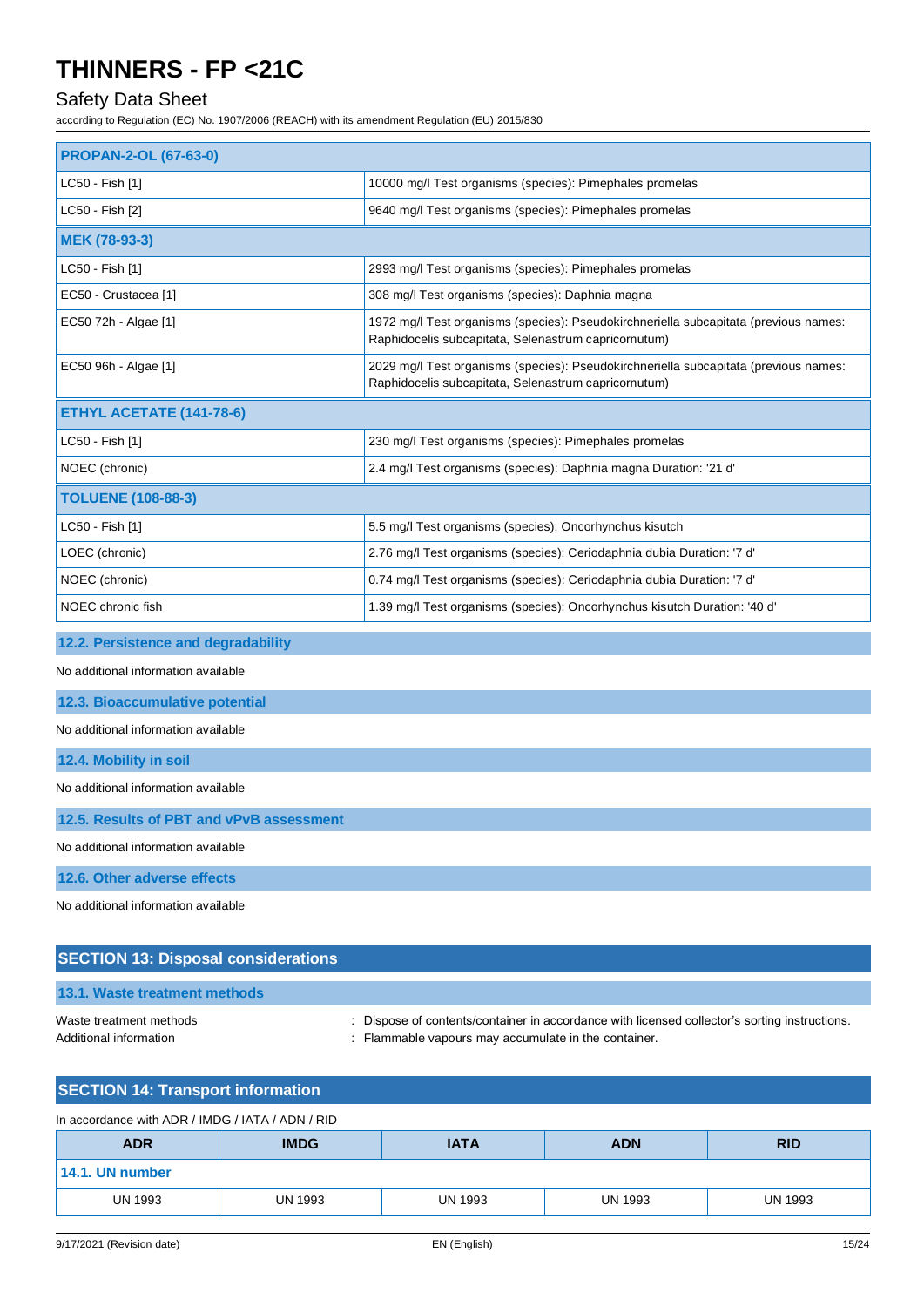## Safety Data Sheet

| <b>ADR</b>                                                                                                                                                                                                                                                                                                                                                                                                                                                                                                                                                                     | <b>IMDG</b>                                                       | <b>IATA</b>                                                                                                                    | <b>ADN</b>                                | <b>RID</b>                                |
|--------------------------------------------------------------------------------------------------------------------------------------------------------------------------------------------------------------------------------------------------------------------------------------------------------------------------------------------------------------------------------------------------------------------------------------------------------------------------------------------------------------------------------------------------------------------------------|-------------------------------------------------------------------|--------------------------------------------------------------------------------------------------------------------------------|-------------------------------------------|-------------------------------------------|
| 14.2. UN proper shipping name                                                                                                                                                                                                                                                                                                                                                                                                                                                                                                                                                  |                                                                   |                                                                                                                                |                                           |                                           |
| FLAMMABLE LIQUID,<br>N.O.S.                                                                                                                                                                                                                                                                                                                                                                                                                                                                                                                                                    | FLAMMABLE LIQUID,<br>N.O.S.                                       | Flammable liquid, n.o.s.                                                                                                       | FLAMMABLE LIQUID,<br>N.O.S.               | FLAMMABLE LIQUID,<br>N.O.S.               |
| <b>Transport document description</b>                                                                                                                                                                                                                                                                                                                                                                                                                                                                                                                                          |                                                                   |                                                                                                                                |                                           |                                           |
| UN 1993 FLAMMABLE<br>LIQUID, N.O.S., 3, I, (D/E)                                                                                                                                                                                                                                                                                                                                                                                                                                                                                                                               | UN 1993 FLAMMABLE<br>LIQUID, N.O.S., 3, I                         | UN 1993 Flammable liquid,<br>n.o.s., 3, l                                                                                      | UN 1993 FLAMMABLE<br>LIQUID, N.O.S., 3, I | UN 1993 FLAMMABLE<br>LIQUID, N.O.S., 3, I |
| 14.3. Transport hazard class(es)                                                                                                                                                                                                                                                                                                                                                                                                                                                                                                                                               |                                                                   |                                                                                                                                |                                           |                                           |
| 3                                                                                                                                                                                                                                                                                                                                                                                                                                                                                                                                                                              | 3                                                                 | 3                                                                                                                              | $\mathsf 3$                               | 3                                         |
|                                                                                                                                                                                                                                                                                                                                                                                                                                                                                                                                                                                |                                                                   |                                                                                                                                |                                           |                                           |
| 14.4. Packing group                                                                                                                                                                                                                                                                                                                                                                                                                                                                                                                                                            |                                                                   |                                                                                                                                |                                           |                                           |
|                                                                                                                                                                                                                                                                                                                                                                                                                                                                                                                                                                                | $\mathbf{I}$                                                      | $\overline{\phantom{a}}$                                                                                                       | $\overline{1}$                            | ı                                         |
| <b>14.5. Environmental hazards</b>                                                                                                                                                                                                                                                                                                                                                                                                                                                                                                                                             |                                                                   |                                                                                                                                |                                           |                                           |
| Dangerous for the<br>environment: No                                                                                                                                                                                                                                                                                                                                                                                                                                                                                                                                           | Dangerous for the<br>environment: No<br>Marine pollutant: No      | Dangerous for the<br>environment: No                                                                                           | Dangerous for the<br>environment: No      | Dangerous for the<br>environment: No      |
| No supplementary information available                                                                                                                                                                                                                                                                                                                                                                                                                                                                                                                                         |                                                                   |                                                                                                                                |                                           |                                           |
| 14.6. Special precautions for user                                                                                                                                                                                                                                                                                                                                                                                                                                                                                                                                             |                                                                   |                                                                                                                                |                                           |                                           |
| <b>Overland transport</b><br>Classification code (ADR)<br>Special provisions (ADR)<br>Limited quantities (ADR)<br>Excepted quantities (ADR)<br>Packing instructions (ADR)<br>Mixed packing provisions (ADR)<br>Portable tank and bulk container instructions (ADR)<br>Portable tank and bulk container special provisions<br>(ADR)<br>Tank code (ADR)<br>Vehicle for tank carriage<br>Transport category (ADR)<br>Special provisions for carriage - Operation (ADR)<br>Hazard identification number (Kemler No.)<br>Orange plates<br>Tunnel restriction code (ADR)<br>EAC code | $:$ F1<br>$\mathbf 0$<br>÷<br>$:$ FL<br>: 1<br>÷<br>: D/E         | 274<br>E <sub>3</sub><br>P001<br>: MP7, MP17<br>T11<br>: TP1, TP27<br>: L4BN<br>: S2, S20<br>33<br>33<br>1993<br>$: \cdot 3YE$ |                                           |                                           |
| <b>Transport by sea</b><br>Special provisions (IMDG)<br>Limited quantities (IMDG)<br>Excepted quantities (IMDG)<br>Packing instructions (IMDG)<br>Tank instructions (IMDG)<br>Tank special provisions (IMDG)<br>EmS-No. (Fire)<br>EmS-No. (Spillage)                                                                                                                                                                                                                                                                                                                           | ÷<br>$\overline{0}$<br>÷<br>$\therefore$ E3<br>$:$ F-E<br>$: S-E$ | 274<br>P001<br>T <sub>11</sub><br>TP1, TP27                                                                                    |                                           |                                           |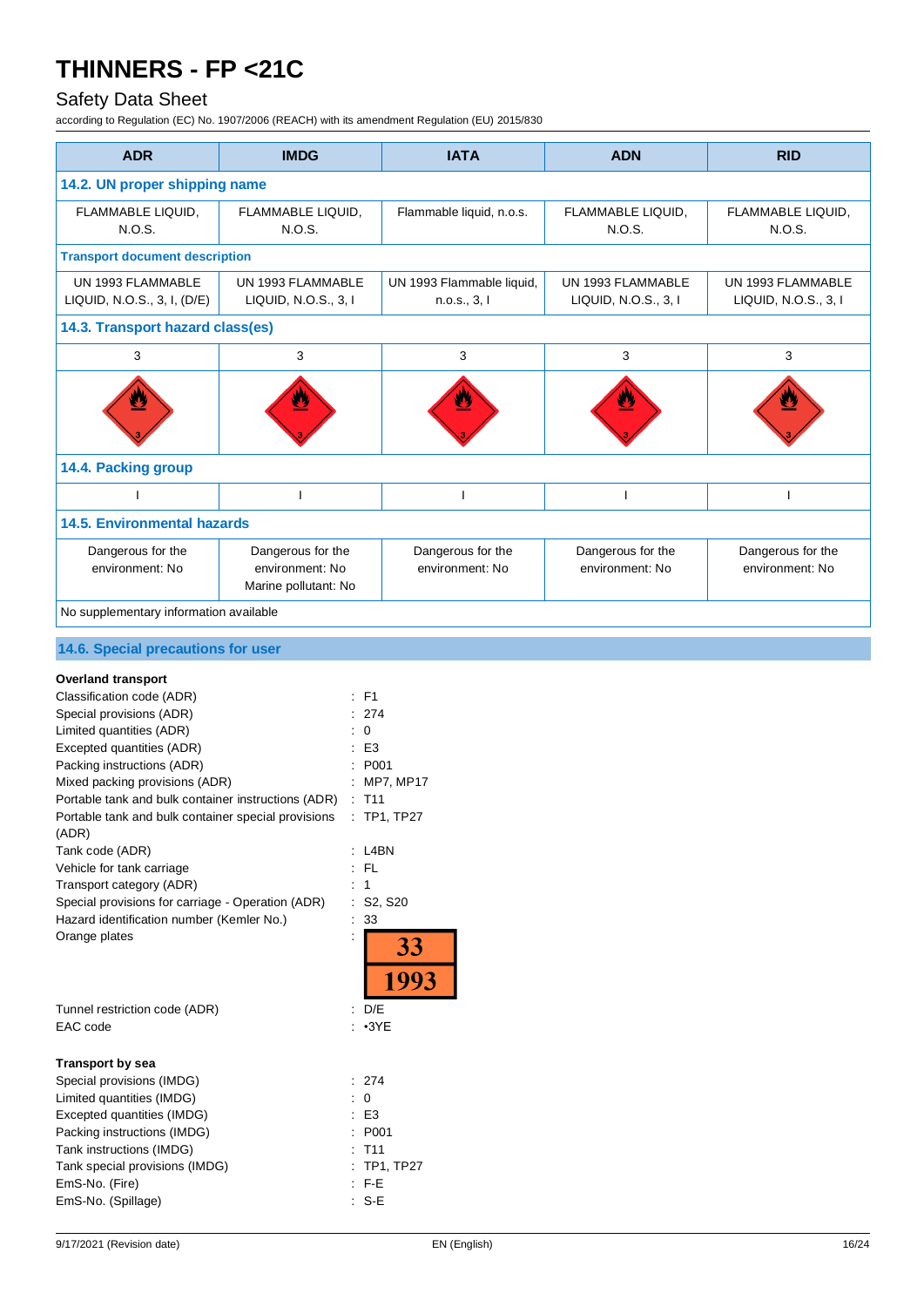### Safety Data Sheet

according to Regulation (EC) No. 1907/2006 (REACH) with its amendment Regulation (EU) 2015/830

| Stowage category (IMDG)                             | $\mathbf{E}$                   |
|-----------------------------------------------------|--------------------------------|
| Air transport                                       |                                |
| PCA Excepted quantities (IATA)                      | $\therefore$ E3                |
| PCA Limited quantities (IATA)                       | Forbidden                      |
| PCA limited quantity max net quantity (IATA)        | : Forbidden                    |
| PCA packing instructions (IATA)                     | 351                            |
| PCA max net quantity (IATA)                         | : 1L                           |
| CAO packing instructions (IATA)                     | 361                            |
| CAO max net quantity (IATA)                         | 30L                            |
| Special provisions (IATA)                           | : A3                           |
| ERG code (IATA)                                     | $\overline{\phantom{a}}$<br>3H |
|                                                     |                                |
| Inland waterway transport                           |                                |
| Classification code (ADN)                           | : F1                           |
| Special provisions (ADN)                            | : 274                          |
| Limited quantities (ADN)                            | ÷<br>$\Omega$                  |
| Excepted quantities (ADN)                           | $E$ E3                         |
| Carriage permitted (ADN)                            | : T                            |
| Equipment required (ADN)                            | $:$ PP, EX, A                  |
| Ventilation (ADN)                                   | : VE01                         |
| Number of blue cones/lights (ADN)                   | : 1                            |
|                                                     |                                |
| <b>Rail transport</b>                               |                                |
| Classification code (RID)                           | : F1                           |
| Special provisions (RID)                            | : 274                          |
| Limited quantities (RID)                            | $\mathbf 0$                    |
| Excepted quantities (RID)                           | $\therefore$ E3                |
| Packing instructions (RID)                          | P001                           |
| Mixed packing provisions (RID)                      | MP7, MP17                      |
| Portable tank and bulk container instructions (RID) | T <sub>11</sub>                |
| Portable tank and bulk container special provisions | TP1, TP27                      |
| (RID)                                               |                                |
| Tank codes for RID tanks (RID)                      | L4BN                           |
| Transport category (RID)                            | $\mathbf{1}$                   |
| Hazard identification number (RID)                  | 33                             |

**14.7. Transport in bulk according to Annex II of Marpol and the IBC Code**

Not applicable

#### **SECTION 15: Regulatory information**

**15.1. Safety, health and environmental regulations/legislation specific for the substance or mixture**

#### **15.1.1. EU-Regulations**

Contains no REACH substances with Annex XVII restrictions

Contains no substance on the REACH candidate list

Contains no REACH Annex XIV substances

Contains no substance subject to Regulation (EU) No 649/2012 of the European Parliament and of the Council of 4 July 2012 concerning the export and import of hazardous chemicals.

Contains no substance subject to Regulation (EU) No 2019/1021 of the European Parliament and of the Council of 20 June 2019 on persistent organic pollutants

Contains substance subject to Regulation (EU) 2019/1148 of the European Parliament and of the Council of 20 June 2019 on the marketing and use of explosives precursors.

ANNEX II REPORTABLE EXPLOSIVES PRECURSORS

List of substances on their own or in mixtures or in substances for which suspicious transactions and significant disappearances and thefts are to be reported to the relevant national contact point within 24 hours.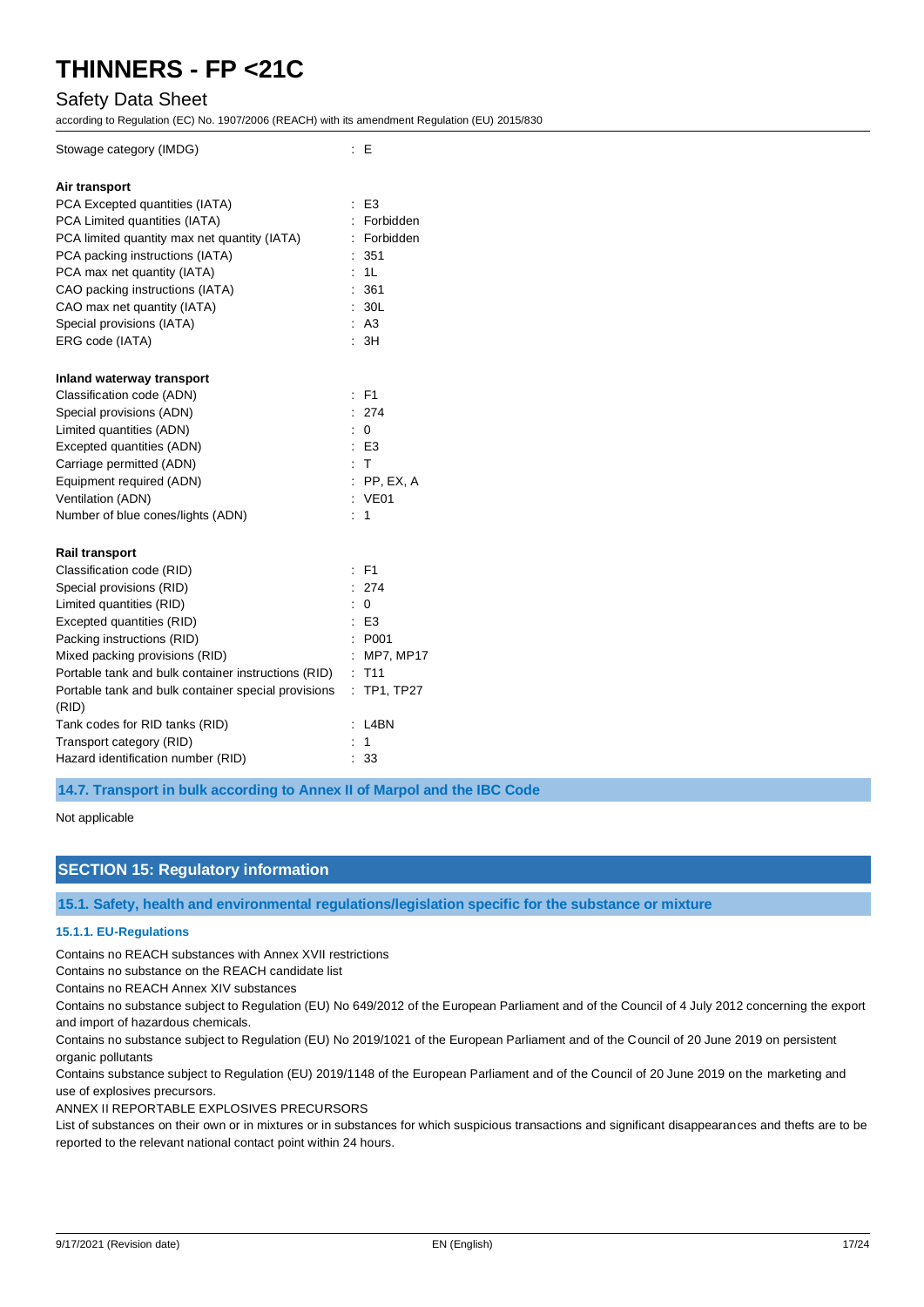### Safety Data Sheet

according to Regulation (EC) No. 1907/2006 (REACH) with its amendment Regulation (EU) 2015/830

| <b>Name</b> | <b>CAS-No.</b> | <b>Combined</b><br><b>Nomenclature</b><br>  code (CN) | Combined Nomenclature code for mixture without<br>constituents which would determine classification under<br>another CN code |
|-------------|----------------|-------------------------------------------------------|------------------------------------------------------------------------------------------------------------------------------|
| Acetone     | 67-64-1        | 2914 11 00                                            | ex 3824 99 92                                                                                                                |

Please see https://ec.europa.eu/home-affairs/sites/default/files/what-we-do/policies/crisis-and-terrorism/explosives/explosives-

precursors/docs/list\_of\_competent\_authorities\_and\_national\_contact\_points\_en.pdf

#### **15.1.2. National regulations**

| <b>France</b>                |                                                                                                                                                                                                                                                                                                                                                                                                                                                                                                       |  |
|------------------------------|-------------------------------------------------------------------------------------------------------------------------------------------------------------------------------------------------------------------------------------------------------------------------------------------------------------------------------------------------------------------------------------------------------------------------------------------------------------------------------------------------------|--|
| <b>Occupational diseases</b> |                                                                                                                                                                                                                                                                                                                                                                                                                                                                                                       |  |
| Code                         | <b>Description</b>                                                                                                                                                                                                                                                                                                                                                                                                                                                                                    |  |
| RG 4 BIS                     | Gastrointestinal disorders caused by benzene, toluene, xylenes and all products containing them                                                                                                                                                                                                                                                                                                                                                                                                       |  |
| <b>RG 84</b>                 | Conditions caused by liquid organic solvents for professional use: saturated or unsaturated aliphatic or cyclic liquid<br>hydrocarbons and mixtures thereof; liquid halogenated hydrocarbons; nitrated derivatives of aliphatic hydrocarbons;<br>alcohols; glycols, glycol ethers; ketones; aldehydes; aliphatic and cyclic ethers, including tetrahydrofuran; esters;<br>dimethylformamide and dimethylacetamine; acetonitrile and propionitrile; pyridine; dimethylsulfone and<br>dimethylsulfoxide |  |

#### **Germany**

| Water hazard class (WGK)<br>Hazardous Incident Ordinance (12. BImSchV) | : WGK 3, Highly hazardous to water (Classification according to AwSV, Annex 1)<br>: Is not subject of the Hazardous Incident Ordinance (12. BImSchV) |
|------------------------------------------------------------------------|------------------------------------------------------------------------------------------------------------------------------------------------------|
| <b>Netherlands</b>                                                     |                                                                                                                                                      |
| SZW-lijst van kankerverwekkende stoffen                                | : LOW BOILING POINT NAPHTHA - UNSPECIFIED - SOLVENT NAPHTHA (PETROLEUM),<br>LIGHT AROM, is listed                                                    |
| SZW-lijst van mutagene stoffen                                         | : LOW BOILING POINT NAPHTHA - UNSPECIFIED - SOLVENT NAPHTHA (PETROLEUM),<br><b>LIGHT AROM, is listed</b>                                             |
| SZW-lijst van reprotoxische stoffen – Borstvoeding                     | : None of the components are listed                                                                                                                  |
| SZW-lijst van reprotoxische stoffen -<br>Vruchtbaarheid                | : None of the components are listed                                                                                                                  |
| SZW-lijst van reprotoxische stoffen – Ontwikkeling                     | : XYLENE, TOLUENE are listed                                                                                                                         |
| <b>Denmark</b>                                                         |                                                                                                                                                      |
| Class for fire hazard                                                  | $\therefore$ Class I-1                                                                                                                               |
| Store unit                                                             | $: 1$ liter                                                                                                                                          |
| <b>Classification remarks</b>                                          | : F <flam. 2="" lig.="">; Emergency management guidelines for the storage of flammable liquids<br/>must be followed</flam.>                          |
| <b>Danish National Regulations</b>                                     | : Young people below the age of 18 years are not allowed to use the product                                                                          |
|                                                                        | Pregnant/breastfeeding women working with the product must not be in direct contact with<br>the product                                              |
|                                                                        | The requirements from the Danish Working Environment Authorities regarding work with<br>carcinogens must be followed during use and disposal         |
| <b>Switzerland</b>                                                     |                                                                                                                                                      |
| Storage class (LK)                                                     | : LK 3 - Flammable liquids                                                                                                                           |
| Chemicals Ordinance (SR 813.11)                                        | $:$ Group 1                                                                                                                                          |
| 15.2. Chemical safety assessment                                       |                                                                                                                                                      |

No chemical safety assessment has been carried out

| <b>SECTION 16: Other information</b> |                           |               |                 |  |
|--------------------------------------|---------------------------|---------------|-----------------|--|
| <b>Indication of changes</b>         |                           |               |                 |  |
| <b>Section</b>                       | <b>Changed item</b>       | <b>Change</b> | <b>Comments</b> |  |
|                                      | Supersedes version of     | Added         |                 |  |
|                                      | Flammability (solid, gas) | Added         |                 |  |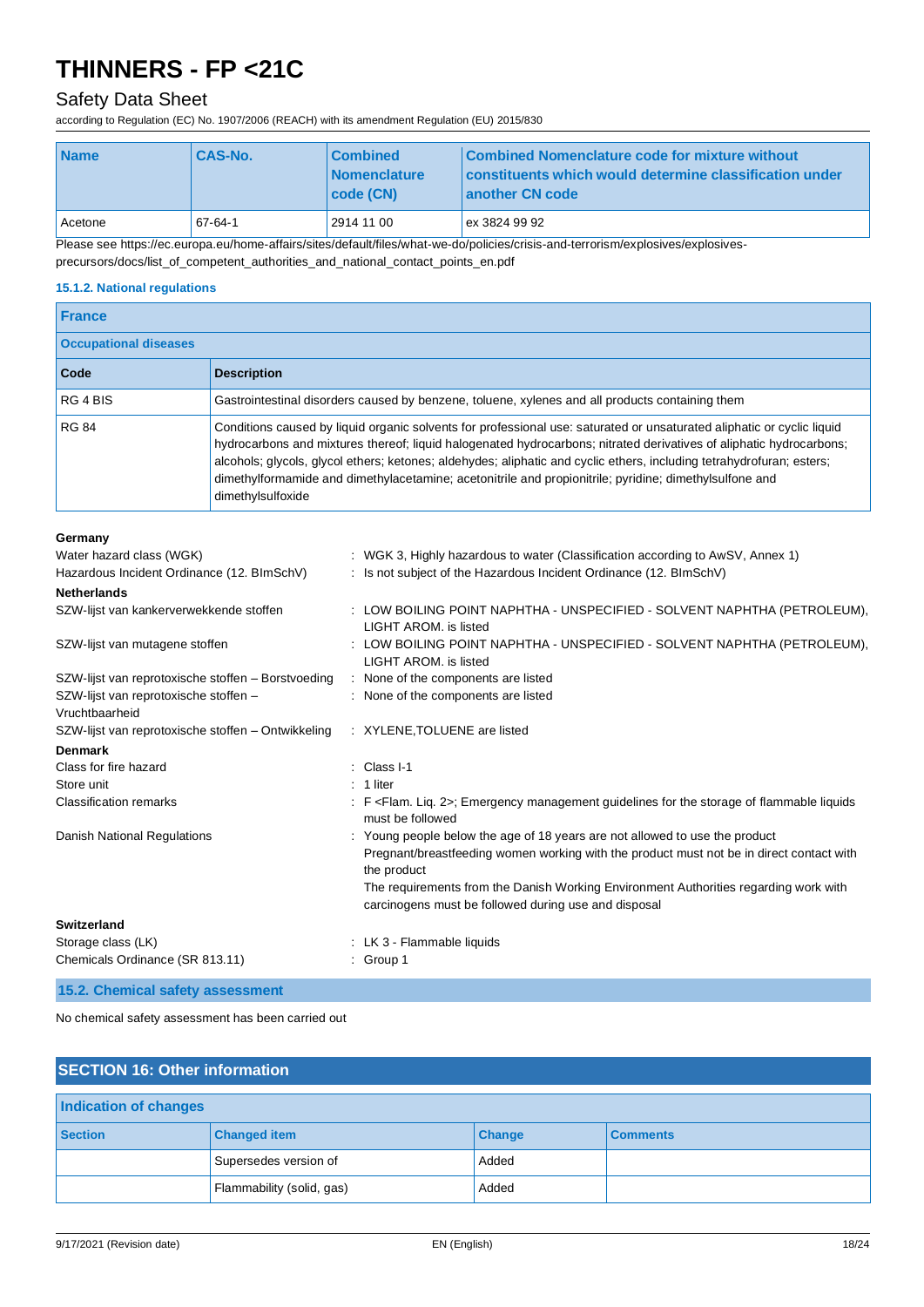## Safety Data Sheet

| Indication of changes |                                                              |               |                 |  |
|-----------------------|--------------------------------------------------------------|---------------|-----------------|--|
| <b>Section</b>        | <b>Changed item</b>                                          | <b>Change</b> | <b>Comments</b> |  |
|                       | <b>Revision date</b>                                         | Modified      |                 |  |
|                       | UN-No. (RID)                                                 | Added         |                 |  |
|                       | Number of blue cones/lights (ADN)                            | Added         |                 |  |
|                       | Ventilation (ADN)                                            | Added         |                 |  |
|                       | Equipment required (ADN)                                     | Added         |                 |  |
|                       | Carriage permitted (ADN)                                     | Added         |                 |  |
|                       | Excepted quantities (ADN)                                    | Added         |                 |  |
|                       | Limited quantities (ADN)                                     | Added         |                 |  |
|                       | Danger labels (ADN)                                          | Added         |                 |  |
|                       | Classification code (ADN)                                    | Added         |                 |  |
|                       | Proper Shipping Name (RID)                                   | Added         |                 |  |
|                       | Hazard identification number (RID)                           | Added         |                 |  |
|                       | Transport category (RID)                                     | Added         |                 |  |
|                       | Tank codes for RID tanks (RID)                               | Added         |                 |  |
|                       | Portable tank and bulk container special<br>provisions (RID) | Added         |                 |  |
|                       | Portable tank and bulk container instructions<br>(RID)       | Added         |                 |  |
|                       | Mixed packing provisions (RID)                               | Added         |                 |  |
|                       | Packing instructions (RID)                                   | Added         |                 |  |
|                       | Excepted quantities (RID)                                    | Added         |                 |  |
|                       | Limited quantities (RID)                                     | Added         |                 |  |
|                       | Special provisions (RID)                                     | Added         |                 |  |
|                       | Packing group (RID)                                          | Added         |                 |  |
|                       | Classification code (RID)                                    | Added         |                 |  |
|                       | ERG code (IATA)                                              | Added         |                 |  |
|                       | Special provisions (IATA)                                    | Added         |                 |  |
|                       | CAO max net quantity (IATA)                                  | Added         |                 |  |
|                       | CAO packing instructions (IATA)                              | Added         |                 |  |
|                       | PCA max net quantity (IATA)                                  | Added         |                 |  |
|                       | PCA packing instructions (IATA)                              | Added         |                 |  |
|                       | PCA limited quantity max net quantity (IATA)                 | Added         |                 |  |
|                       | PCA Limited quantities (IATA)                                | Added         |                 |  |
|                       | PCA Excepted quantities (IATA)                               | Added         |                 |  |
|                       | Danger labels (IATA)                                         | Added         |                 |  |
|                       | Proper Shipping Name (IATA)                                  | Added         |                 |  |
|                       | Proper Shipping Name (IMDG)                                  | Added         |                 |  |
|                       | Danger labels (IMDG)                                         | Added         |                 |  |
|                       | EmS-No. (Spillage)                                           | Added         |                 |  |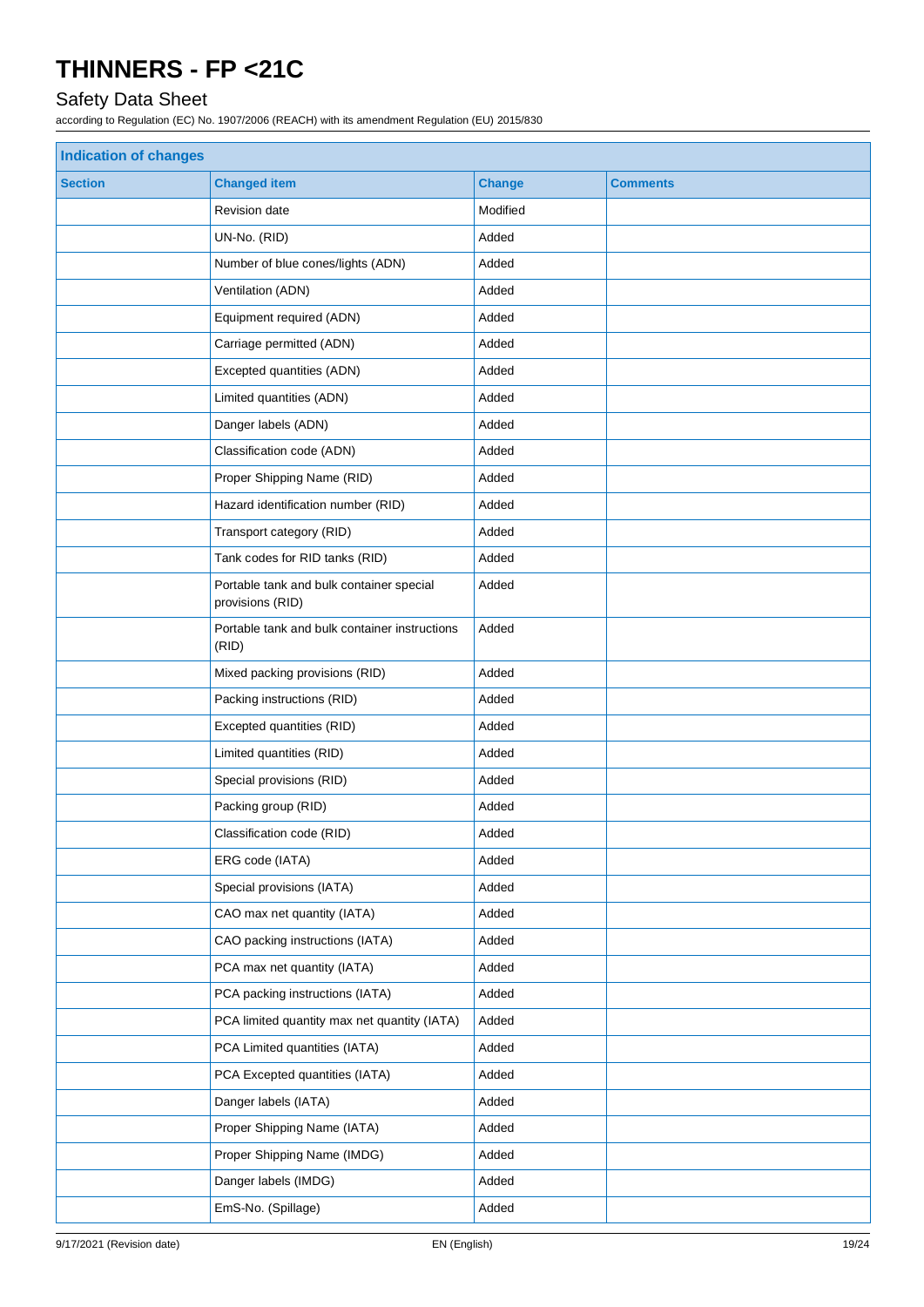## Safety Data Sheet

| <b>Indication of changes</b> |                                                                    |               |                 |  |
|------------------------------|--------------------------------------------------------------------|---------------|-----------------|--|
| <b>Section</b>               | <b>Changed item</b>                                                | <b>Change</b> | <b>Comments</b> |  |
|                              | EmS-No. (Fire)                                                     | Added         |                 |  |
|                              | Limited quantities (IMDG)                                          | Added         |                 |  |
|                              | Stowage category (IMDG)                                            | Added         |                 |  |
|                              | Tank special provisions (IMDG)                                     | Added         |                 |  |
|                              | Tank instructions (IMDG)                                           | Added         |                 |  |
|                              | Excepted quantities (IMDG)                                         | Added         |                 |  |
|                              | Special provisions (IMDG)                                          | Added         |                 |  |
|                              | Special provisions for carriage - Operation<br>(ADR)               | Added         |                 |  |
|                              | Tank code (ADR)                                                    | Added         |                 |  |
|                              | Portable tank and bulk container special<br>provisions (ADR)       | Added         |                 |  |
|                              | Portable tank and bulk container instructions<br>(ADR)             | Added         |                 |  |
|                              | Mixed packing provisions (ADR)                                     | Added         |                 |  |
|                              | Packing instructions (ADR)                                         | Added         |                 |  |
|                              | Vehicle for tank carriage                                          | Added         |                 |  |
| 2.1                          | Adverse physicochemical, human health and<br>environmental effects | Added         |                 |  |
| 2.1                          | Classification according to Regulation (EC)<br>No. 1272/2008 [CLP] | Modified      |                 |  |
| 2.2                          | Precautionary statements (CLP)                                     | Modified      |                 |  |
| 2.2                          | Hazard statements (CLP)                                            | Modified      |                 |  |
| $\mathsf 3$                  | Composition/information on ingredients                             | Modified      |                 |  |
| 4.1                          | First-aid measures after inhalation                                | Added         |                 |  |
| 4.1                          | First-aid measures after ingestion                                 | Added         |                 |  |
| 4.1                          | First-aid measures after eye contact                               | Added         |                 |  |
| 4.1                          | First-aid measures general                                         | Added         |                 |  |
| 4.1                          | First-aid measures after skin contact                              | Added         |                 |  |
| 4.2                          | Symptoms/effects after eye contact                                 | Added         |                 |  |
| 4.2                          | Symptoms/effects after skin contact                                | Added         |                 |  |
| 4.2                          | Symptoms/effects                                                   | Added         |                 |  |
| 4.3                          | Other medical advice or treatment                                  | Added         |                 |  |
| 5.1                          | Suitable extinguishing media                                       | Added         |                 |  |
| 5.2                          | Hazardous decomposition products in case of<br>fire                | Added         |                 |  |
| 5.2                          | Fire hazard                                                        | Added         |                 |  |
| 5.3                          | Protection during firefighting                                     | Added         |                 |  |
| 5.3                          | EAC code                                                           | Added         |                 |  |
| 6.1                          | Protective equipment                                               | Added         |                 |  |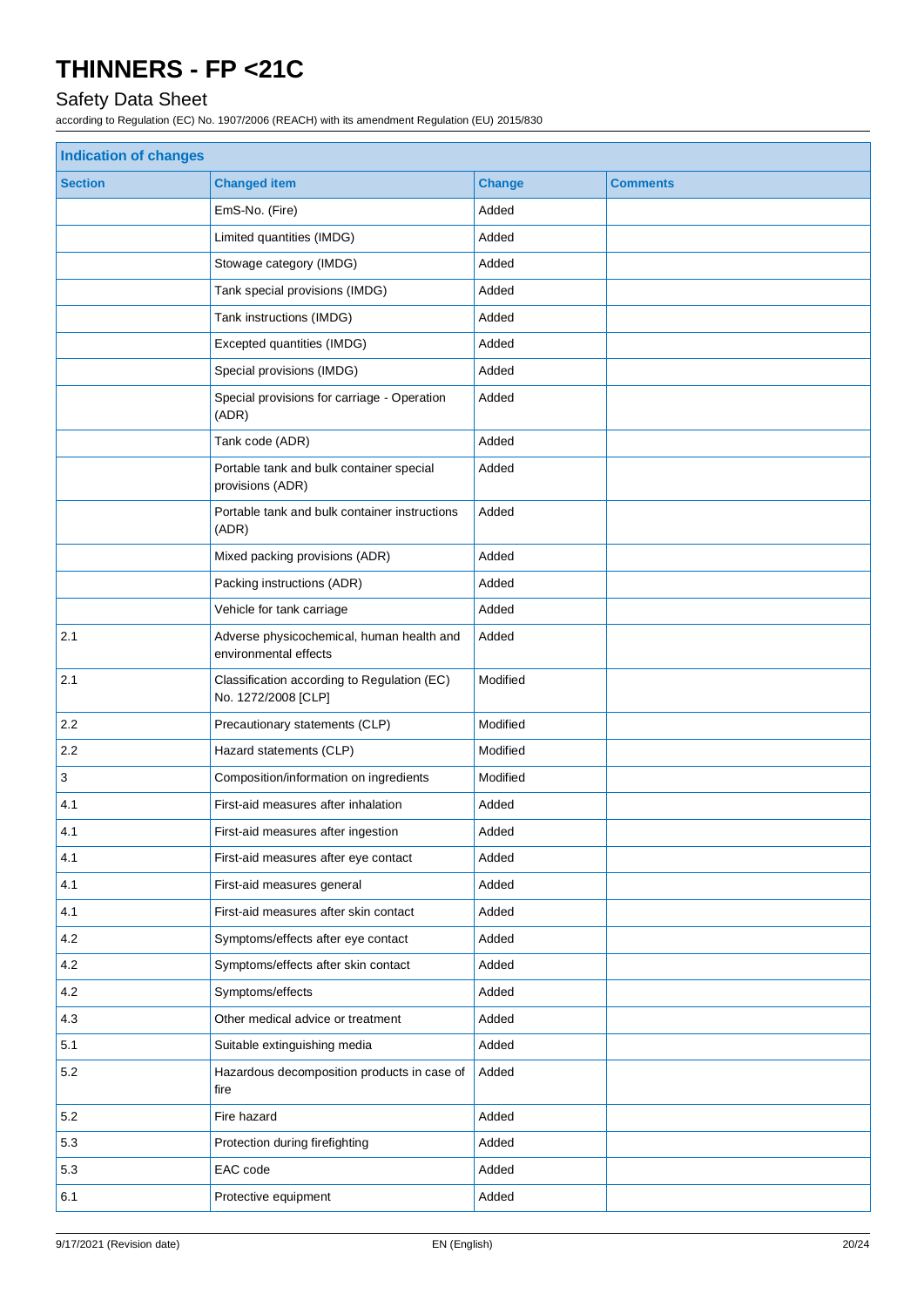## Safety Data Sheet

| <b>Indication of changes</b> |                                     |               |                 |
|------------------------------|-------------------------------------|---------------|-----------------|
| <b>Section</b>               | <b>Changed item</b>                 | <b>Change</b> | <b>Comments</b> |
| 6.1                          | Emergency procedures                | Added         |                 |
| 6.2                          | Environmental precautions           | Added         |                 |
| 6.3                          | Other information                   | Added         |                 |
| 6.3                          | Methods for cleaning up             | Added         |                 |
| 6.4                          | Reference to other sections (8, 13) | Added         |                 |
| 7.1                          | Hygiene measures                    | Added         |                 |
| 7.1                          | Precautions for safe handling       | Added         |                 |
| $7.2\,$                      | <b>Technical measures</b>           | Added         |                 |
| 7.2                          | Storage conditions                  | Added         |                 |
| 8.2                          | Environmental exposure controls     | Added         |                 |
| 8.2                          | Hand protection                     | Added         |                 |
| 8.2                          | Eye protection                      | Added         |                 |
| 8.2                          | Appropriate engineering controls    | Added         |                 |
| 8.2                          | Skin and body protection            | Added         |                 |
| 8.2                          | Respiratory protection              | Added         |                 |
| 9.1                          | Melting point                       | Added         |                 |
| 10.1                         | Reactivity                          | Added         |                 |
| 10.2                         | Chemical stability                  | Added         |                 |
| 10.3                         | Possibility of hazardous reactions  | Added         |                 |
| 10.4                         | Conditions to avoid                 | Added         |                 |
| 10.6                         | Hazardous decomposition products    | Added         |                 |
| 12.1                         | Ecology - general                   | Added         |                 |
| 13.1                         | Waste treatment methods             | Added         |                 |
| 13.1                         | Additional information              | Added         |                 |
| 14.1                         | UN-No. (ADN)                        | Added         |                 |
| 14.1                         | UN-No. (IMDG)                       | Added         |                 |
| 14.1                         | UN-No. (IATA)                       | Added         |                 |
| 14.2                         | Proper Shipping Name (ADN)          | Added         |                 |
| 14.2                         | Proper Shipping Name (ADR)          | Added         |                 |
| 14.3                         | Danger labels (RID)                 | Added         |                 |
| 14.3                         | Danger labels (ADR)                 | Added         |                 |
| 14.3                         | Class (ADR)                         | Added         |                 |
| 14.4                         | Packing group (ADN)                 | Added         |                 |
| 14.4                         | Packing group (IATA)                | Added         |                 |
| 14.4                         | Packing group (IMDG)                | Added         |                 |
| 14.4                         | Packing group (ADR)                 | Modified      |                 |
| 14.6                         | Special provisions (ADN)            | Added         |                 |
| 14.6                         | Packing instructions (IMDG)         | Added         |                 |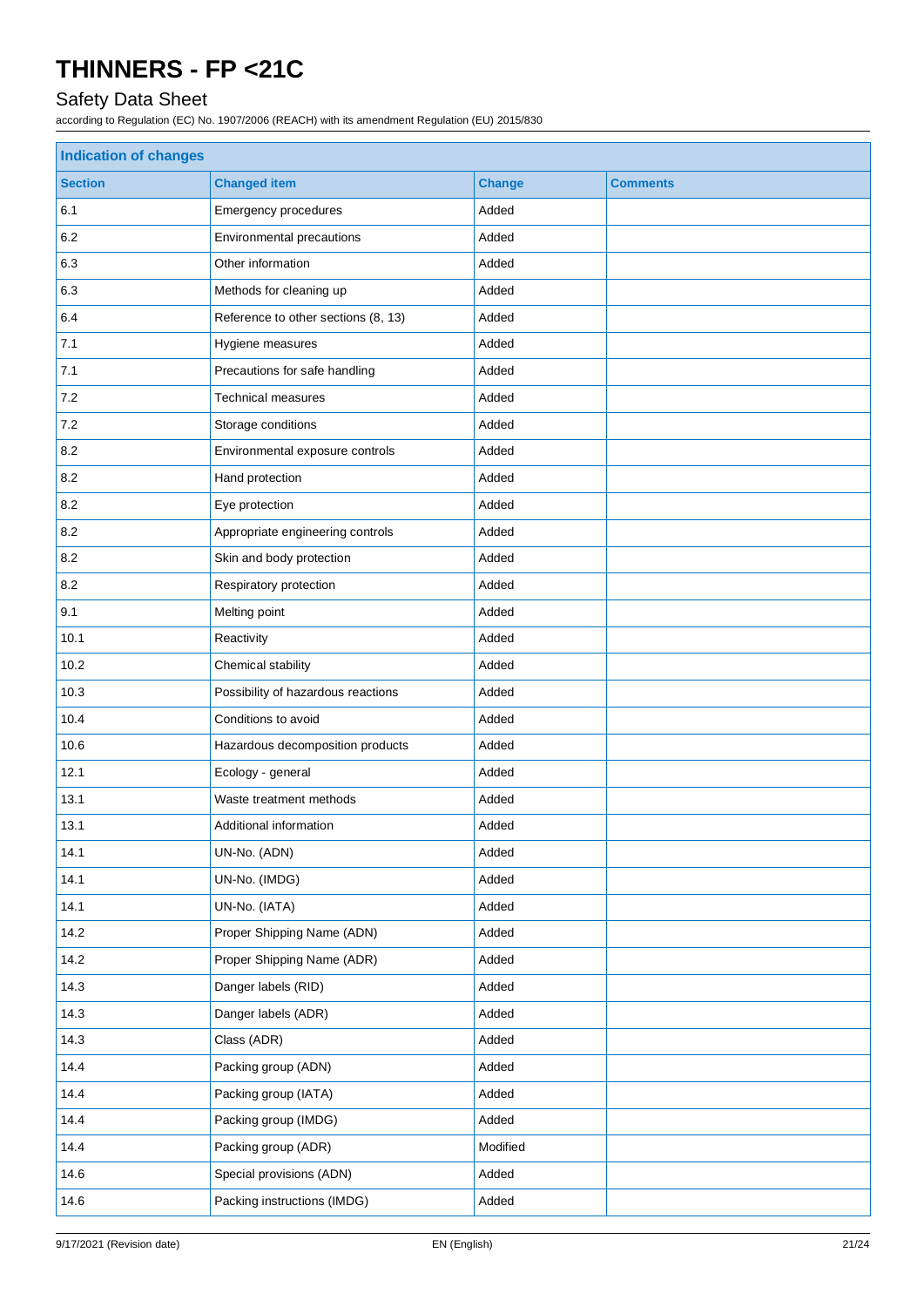## Safety Data Sheet

| Indication of changes |                                           |               |                 |
|-----------------------|-------------------------------------------|---------------|-----------------|
| <b>Section</b>        | <b>Changed item</b>                       | <b>Change</b> | <b>Comments</b> |
| 14.6                  | Transport category (ADR)                  | Added         |                 |
| 14.6                  | Special provisions (ADR)                  | Added         |                 |
| 14.6                  | Excepted quantities (ADR)                 | Added         |                 |
| 14.6                  | Limited quantities (ADR)                  | Added         |                 |
| 14.6                  | Tunnel restriction code (ADR)             | Added         |                 |
| 14.6                  | Hazard identification number (Kemler No.) | Added         |                 |
| 14.6                  | Classification code (ADR)                 | Added         |                 |
| 15.2                  | Chemical safety assessment                | Added         |                 |
| 16                    | Abbreviations and acronyms                | Added         |                 |

| <b>Abbreviations and acronyms:</b> |                                                                                                 |  |
|------------------------------------|-------------------------------------------------------------------------------------------------|--|
| <b>ADN</b>                         | European Agreement concerning the International Carriage of Dangerous Goods by Inland Waterways |  |
| <b>ADR</b>                         | European Agreement concerning the International Carriage of Dangerous Goods by Road             |  |
| ATE                                | <b>Acute Toxicity Estimate</b>                                                                  |  |
| <b>BCF</b>                         | <b>Bioconcentration factor</b>                                                                  |  |
| <b>BLV</b>                         | Biological limit value                                                                          |  |
| <b>BOD</b>                         | Biochemical oxygen demand (BOD)                                                                 |  |
| COD                                | Chemical oxygen demand (COD)                                                                    |  |
| <b>DMEL</b>                        | Derived Minimal Effect level                                                                    |  |
| <b>DNEL</b>                        | Derived-No Effect Level                                                                         |  |
| EC-No.                             | European Community number                                                                       |  |
| <b>EC50</b>                        | Median effective concentration                                                                  |  |
| EN                                 | European Standard                                                                               |  |
| <b>IARC</b>                        | International Agency for Research on Cancer                                                     |  |
| <b>IATA</b>                        | International Air Transport Association                                                         |  |
| <b>IMDG</b>                        | International Maritime Dangerous Goods                                                          |  |
| <b>LC50</b>                        | Median lethal concentration                                                                     |  |
| LD50                               | Median lethal dose                                                                              |  |
| <b>LOAEL</b>                       | Lowest Observed Adverse Effect Level                                                            |  |
| <b>NOAEC</b>                       | No-Observed Adverse Effect Concentration                                                        |  |
| <b>NOAEL</b>                       | No-Observed Adverse Effect Level                                                                |  |
| <b>NOEC</b>                        | No-Observed Effect Concentration                                                                |  |
| OECD                               | Organisation for Economic Co-operation and Development                                          |  |
| OEL                                | Occupational Exposure Limit                                                                     |  |
| <b>PBT</b>                         | <b>Persistent Bioaccumulative Toxic</b>                                                         |  |
| <b>PNEC</b>                        | <b>Predicted No-Effect Concentration</b>                                                        |  |
| <b>RID</b>                         | Regulations concerning the International Carriage of Dangerous Goods by Rail                    |  |
| <b>SDS</b>                         | Safety Data Sheet                                                                               |  |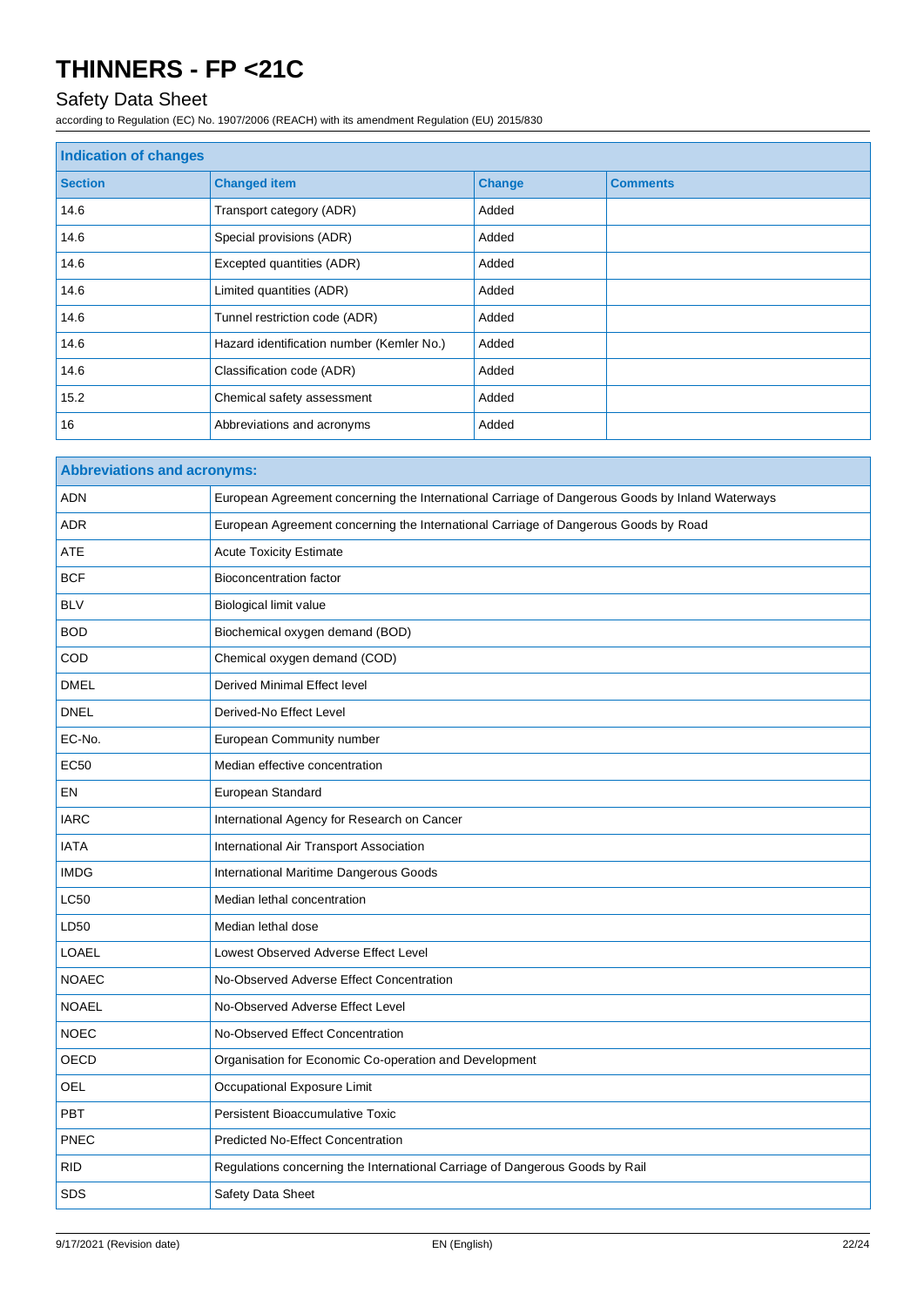## Safety Data Sheet

| <b>Abbreviations and acronyms:</b> |                                          |
|------------------------------------|------------------------------------------|
| <b>STP</b>                         | Sewage treatment plant                   |
| <b>ThOD</b>                        | Theoretical oxygen demand (ThOD)         |
| <b>TLM</b>                         | Median Tolerance Limit                   |
| <b>VOC</b>                         | Volatile Organic Compounds               |
| CAS-No.                            | <b>Chemical Abstract Service number</b>  |
| N.O.S.                             | Not Otherwise Specified                  |
| vPvB                               | Very Persistent and Very Bioaccumulative |
| <b>ED</b>                          | Endocrine disrupting properties          |

| <b>Full text of H- and EUH-statements:</b> |                                                                   |  |
|--------------------------------------------|-------------------------------------------------------------------|--|
| Acute Tox. 3 (Dermal)                      | Acute toxicity (dermal), Category 3                               |  |
| Acute Tox. 3 (Inhalation)                  | Acute toxicity (inhal.), Category 3                               |  |
| Acute Tox. 3<br>(Inhalation:dust, mist)    | Acute toxicity (inhalation:dust, mist) Category 3                 |  |
| Acute Tox. 3 (Oral)                        | Acute toxicity (oral), Category 3                                 |  |
| Acute Tox. 4 (Dermal)                      | Acute toxicity (dermal), Category 4                               |  |
| Acute Tox. 4 (Inhalation)                  | Acute toxicity (inhal.), Category 4                               |  |
| Acute Tox. 4<br>(Inhalation:dust, mist)    | Acute toxicity (inhalation: dust, mist) Category 4                |  |
| Acute Tox. 4 (Oral)                        | Acute toxicity (oral), Category 4                                 |  |
| <b>Aquatic Chronic 1</b>                   | Hazardous to the aquatic environment - Chronic Hazard, Category 1 |  |
| <b>Aquatic Chronic 2</b>                   | Hazardous to the aquatic environment - Chronic Hazard, Category 2 |  |
| Aquatic Chronic 3                          | Hazardous to the aquatic environment - Chronic Hazard, Category 3 |  |
| Asp. Tox. 1                                | Aspiration hazard, Category 1                                     |  |
| Carc. 1A                                   | Carcinogenicity, Category 1A                                      |  |
| Eye Dam. 1                                 | Serious eye damage/eye irritation, Category 1                     |  |
| Eye Irrit. 2                               | Serious eye damage/eye irritation, Category 2                     |  |
| Flam. Lig. 2                               | Flammable liquids, Category 2                                     |  |
| Flam. Liq. 3                               | Flammable liquids, Category 3                                     |  |
| H225                                       | Highly flammable liquid and vapour.                               |  |
| H226                                       | Flammable liquid and vapour.                                      |  |
| H301                                       | Toxic if swallowed.                                               |  |
| H302                                       | Harmful if swallowed.                                             |  |
| H304                                       | May be fatal if swallowed and enters airways.                     |  |
| H311                                       | Toxic in contact with skin.                                       |  |
| H312                                       | Harmful in contact with skin.                                     |  |
| H315                                       | Causes skin irritation.                                           |  |
| H318                                       | Causes serious eye damage.                                        |  |
| H319                                       | Causes serious eye irritation.                                    |  |
| H331                                       | Toxic if inhaled.                                                 |  |